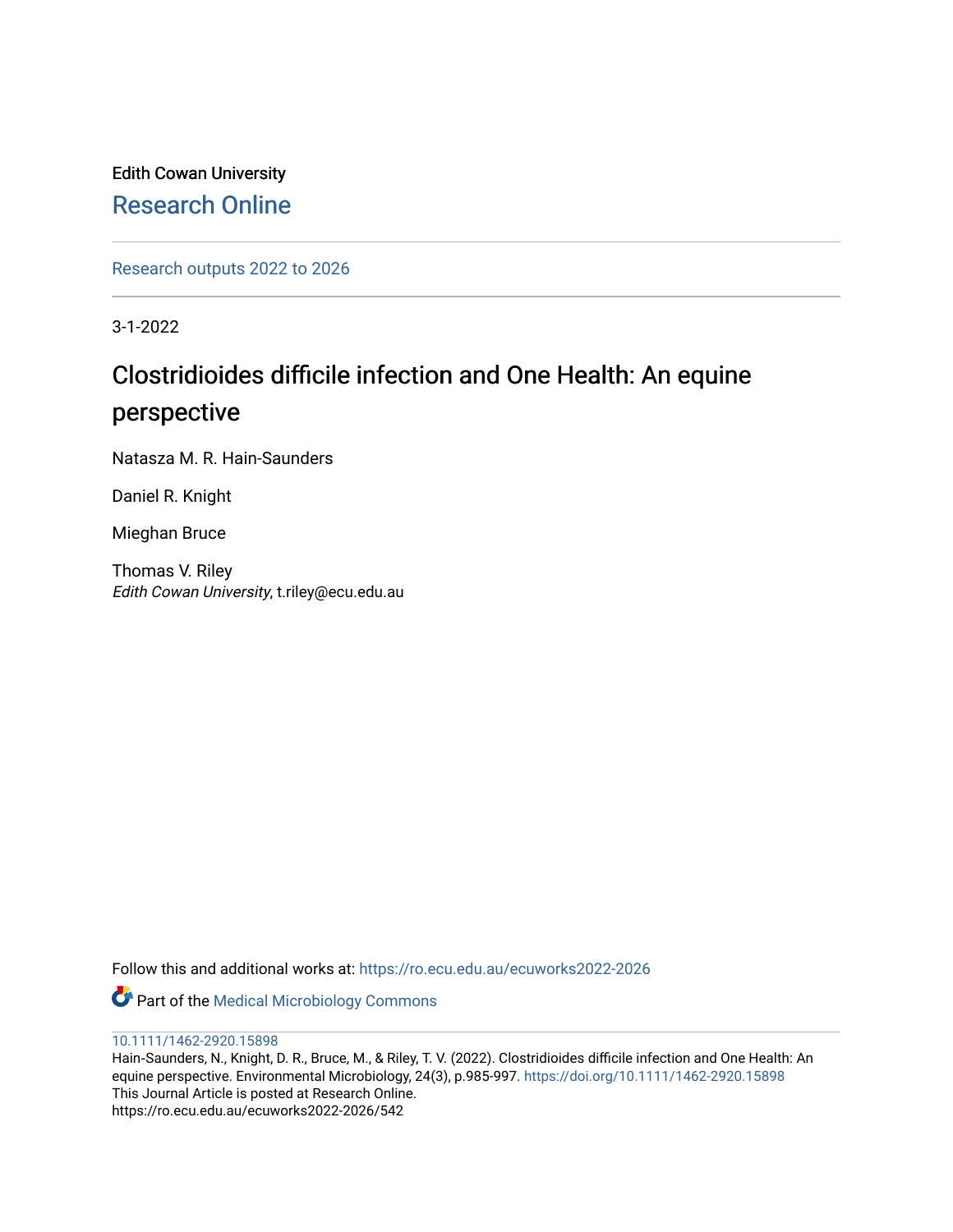Environmental Microbiology (2022) 24(3), 985–997 doi:10.1111/1462-2920.15898



## Minireview

# Clostridioides difficile infection and One Health: an equine perspective

## Natasza M.R. Hain-Saunders <sup>®</sup>[,](https://orcid.org/0000-0002-4259-4340)<sup>1</sup> Daniel R. Knight,<sup>1,2</sup> Mieghan Bruce<sup>3</sup> and Thomas V. Riley<sup>1,2,4,5\*</sup>

<sup>1</sup> Biosecurity and One Health Research Centre, Harry Butler Institute, Murdoch University, Murdoch, WA, Australia.

<sup>2</sup>School of Biomedical Sciences, The University of Western Australia, Queen Elizabeth II Medical Centre, Nedlands, WA, 6009, Australia.

<sup>3</sup>School of Veterinary Medicine, Centre for Biosecurity and One Health, Murdoch University, Murdoch, WA, Australia.

4 School of Medical and Health Sciences, Edith Cowan University, Joondalup, WA, Australia.

5 Department of Microbiology, PathWest Laboratory Medicine, Queen Elizabeth II Medical Centre, Nedlands, WA, Australia.

## **Summary**

Clostridioides (Clostridium) difficile presents a significant health risk to humans and animals. The complexity of the bacterial–host interaction affecting pathogenesis and disease development creates an ongoing challenge for epidemiological studies, control strategies and prevention planning. The recent emergence of human disease caused by strains of C. difficile found in animals adds to mounting evidence that C. difficile infection (CDI) may be a zoonosis. In equine populations, C. difficile is a known cause of diarrhoea and gastrointestinal inflammation, with considerable mortality and morbidity. This has a significant impact on both the well-being of the animal and, in the case of performance and production animals, it may have an adverse economic impact on relevant industries. While C. difficile is regularly isolated from horses, many questions remain regarding the impact of asymptomatic carriage as well as

Received 29 October, 2021; revised 4 January, 2022; accepted 5 January, 2022. \*For correspondence. E-mail [thomas.riley@uwa.edu.](mailto:thomas.riley@uwa.edu.au) [au](mailto:thomas.riley@uwa.edu.au); Tel: +61 8 6457 3690.

optimization of diagnosis, testing and treatment. This review provides an overview of our understanding of equine CDI while also identifying knowledge gaps and the need for a holistic One Health approach to a complicated issue.

## Introduction

First isolated in 1935 from the intestinal flora of human infants, Clostridioides (Clostridium) difficile was initially considered a commensal (Hall and O'Toole, 1935). This perception remained for four decades until C. difficile was finally identified as a causative agent of antimicrobial-related diarrhoea and life-threatening pseudomembranous colitis (Bartlett et al., 1978; Larson et al., 1978). Today, C. difficile is recognized as a major cause of gastrointestinal disease affecting both animals and humans, with its ubiquity in the environment becoming increasingly apparent (Lim et al., 2020).

In human populations, C. difficile is the most common cause of infectious healthcare-associated diarrhoea with the rate of severe cases increasing (McDonald et al., 2018). In the last 20 years, however, focus has turned to the role of C. difficile in animal gastrointestinal disease and the role of animal populations in the amplification and transmission of C. difficile. High prevalence of C. difficile has been consistently reported globally in both swine (mean 43%, range 0%–100%) and cattle (mean 14%, range 0.5%–56.4%), with a 2014 study confirming the relatedness of strains isolated from paired pig and farmer samples (Knetsch et al., 2014; Knight and Riley, 2019). Further genomic studies have provided compelling evidence for a novel zoonotic paradigm for C. difficile infection (CDI) (Knight et al., 2017; Knight et al., 2019). A 2017 study strengthened this animal– human link, identifying a significant association between proximity to livestock farms and the occurrence of community-acquired CDI case clusters (Anderson et al., 2017). These key aspects have led to a deeper consideration of the impact of C. difficile in a wider range of animal populations.

© 2022 The Authors. Environmental Microbiology published by Society for Applied Microbiology and John Wiley & Sons Ltd. This is an open access article under the terms of the [Creative Commons Attribution-NonCommercial-NoDerivs](http://creativecommons.org/licenses/by-nc-nd/4.0/) License, which permits use and distribution in any medium, provided the original work is properly cited, the use is non-commercial and no modifications or adaptations are made.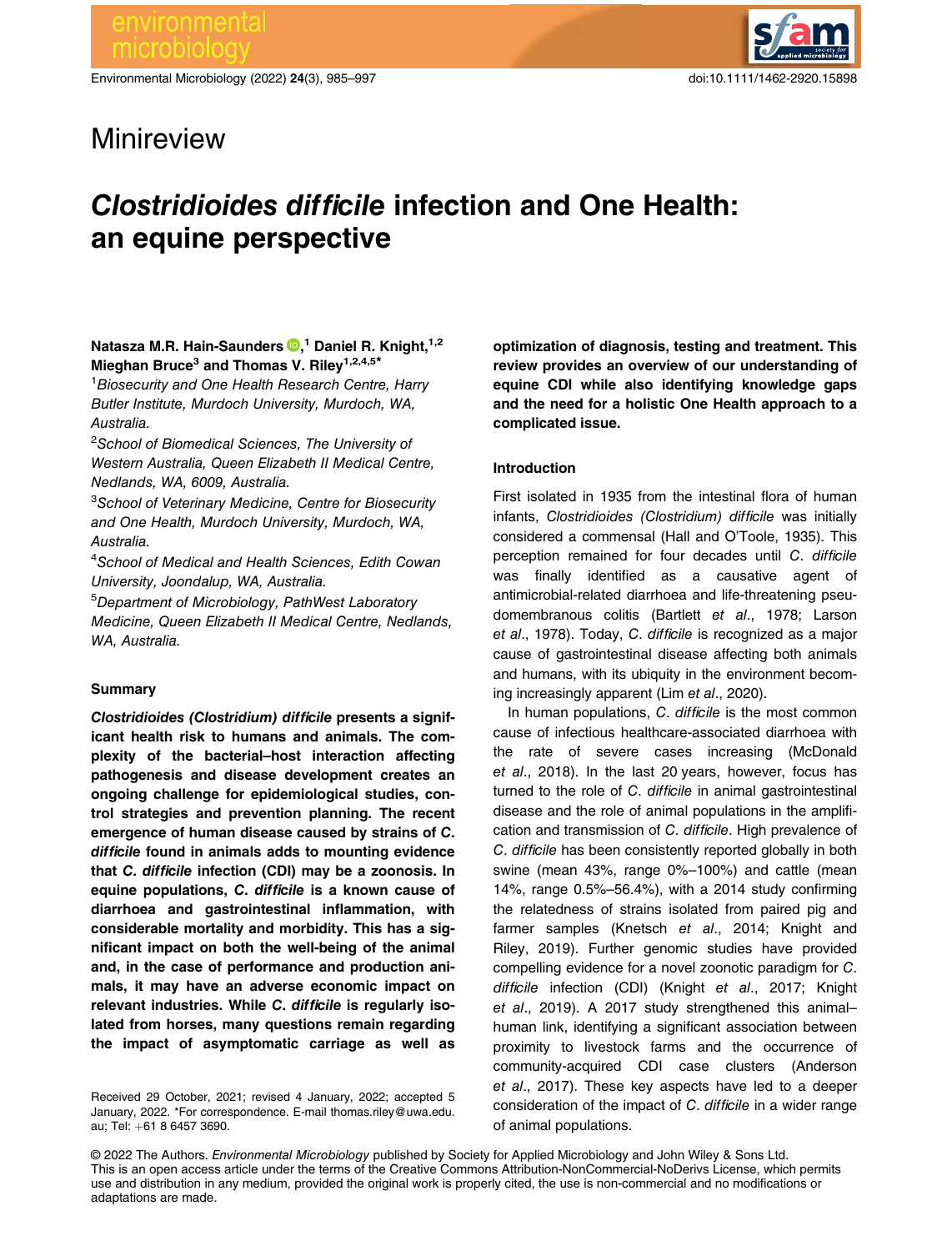#### 986 N. Hain-Saunders, D. R. Knight, M. Bruce and T. V. Riley

In horses there are three inter-related issues pertaining to C. difficile. Primarily there is an animal welfare concern; disease in horses due to C. difficile can cause discomfort in its mildest form and debilitating complications and death at its most severe. Horses are, however, also intertwined with human activity; used as performance, work and companion animals. In 2018/19, the horse racing industry in Australia reportedly contributed AU\$9.3 billion to the Australian GDP (Racing Australia, 2020) The socio-economic impact of CDI on racing, breeding and other equine-related industries is therefore potentially of great significance. Finally, in the One Health era, which acknowledges the link between human health, animal health and the environment, the role of horses in the dissemination and dispersal of C. difficile to the wider community and environment needs to be considered. The review outlines our current understanding of C. difficile and CDI within equine populations. It reflects on the knowledge gaps and diagnostic shortfalls evident within this emerging field and the importance of adopting a One Health approach to achieve effective infection prevention and control and improved health outcomes for humans and animals alike.

## Pathophysiology

The pathophysiology of CDI is similar in horses compared to humans and other animals. CDI refers to the colonization of C. difficile within the host tissue. Disease associated with CDI is toxin-mediated and exhibits a broad spectrum of signs and symptoms. Mild cases manifest as watery diarrhoea and low-grade fever. Further infection development may result in a progression to severe CDI, with additional features of haemodynamic instability, pseudomembranous colitis and severe anorexia (Bartlett et al., 1978). In horses, C. difficile is also a known cause of duodenitis-proximal jejunitis and necrotizing enteritis (Arroyo et al., 2004; Arroyo et al., 2017). Extracolonic manifestations such as bacteremia and organ failure can also develop and extreme cases can result in death (Dallal et al., 2002; Arroyo et al., 2004; Napolitano and Edmiston, 2017).

Transmission of C. difficile occurs through the faecal– oral route. Ingested spores pass to the bowel where bile acids stimulate germination into vegetative cells (Francis et al., 2013). These cells proliferate in the intestinal anaerobic environment, penetrating the mucus layer to attach to the host epithelial cells. Following attachment, toxigenic strains produce toxins that interfere with cell signalling, disrupting the cytoskeleton resulting in cell damage, loss of tight junction integrity and apoptosis (Hecht et al., 1992). This damage induces inflammatory mediator release and fluid secretion which manifests as watery diarrhoea (Pruitt and Lacy, 2012).

Colonization and lesion development associated with host inflammatory response to CDI occurs within the intestinal tract; however, the exact location varies between animal species and stage of life (Keel and Songer, 2006). In neonatal foals (≤1 month old), lesions are predominantly located within the small intestine with extended formation within the large intestine less frequent (Keel and Songer, 2006; Diab et al., 2013b). Conversely, lesion development in older foals and adult horses appears to be restricted to the cecum and ascending colon of the large intestine (Keel and Songer, 2006).

Clinical manifestations may be self-resolving or chronic. Despite recurrent CDI occurring in 20%–30% of human C. difficile cases, recurrent CDI has not been noted as an ongoing issue in equine populations (Weese et al., 2006; Cornely et al., 2012). A lack of long-term surveillance of C. difficile and CDI in horses, however, may be impacting this view. Asymptomatic infection can also occur resulting in the shedding of viable spores in the absence of disease, contributing to contamination of the environment (Båverud et al., 2003). This complexity creates difficulty in discerning between states of carriage, colonization and infection. Further investigation into this complexity and the disparity of disease impact within and between species may indeed lead to further understanding of C. difficile pathophysiological nuances (Weese, 2020).

## **Pathogenicity**

The pathogenicity of C. difficile is attributed to the production of potent toxins as well as the ability to form hardy endospores, and these characteristics may appear in human, animal and environmental strains alike. Toxigenicity is influenced by the presence of the Pathogenicity Locus (PaLoc) – a 19.6 kb chromosomal region that encodes toxin A ( $tcdA$ ) and toxin B ( $tcdB$ ), as well as positive and negative regulators for toxin expression (tcdR and tcdC respectively) (Braun et al., 1996; Knight et al., 2015b). The presence of an additional binary toxin (C. difficile transferase, CDT), thought to enhance pathogenicity, has also become increasingly significant in the last two decades. CDT appears to be highly prevalent in animal strains (Knight et al., 2013; Gerding et al., 2014; Knight et al., 2015a). The genetic architecture of the C. difficile PaLoc and binary toxin locus (CdtLoc) is shown in Fig. 1. While toxigenic strains of C. difficile are undoubtedly important due to their association with symptomatic disease, it has been demonstrated experimentally that acquisition of the C. difficile PaLoc region by nontoxigenic strains can occur via horizontal gene transfer (HGT), although the frequency at which this occurs is not known (Brouwer et al., 2013; Elliott et al., 2014; Candel-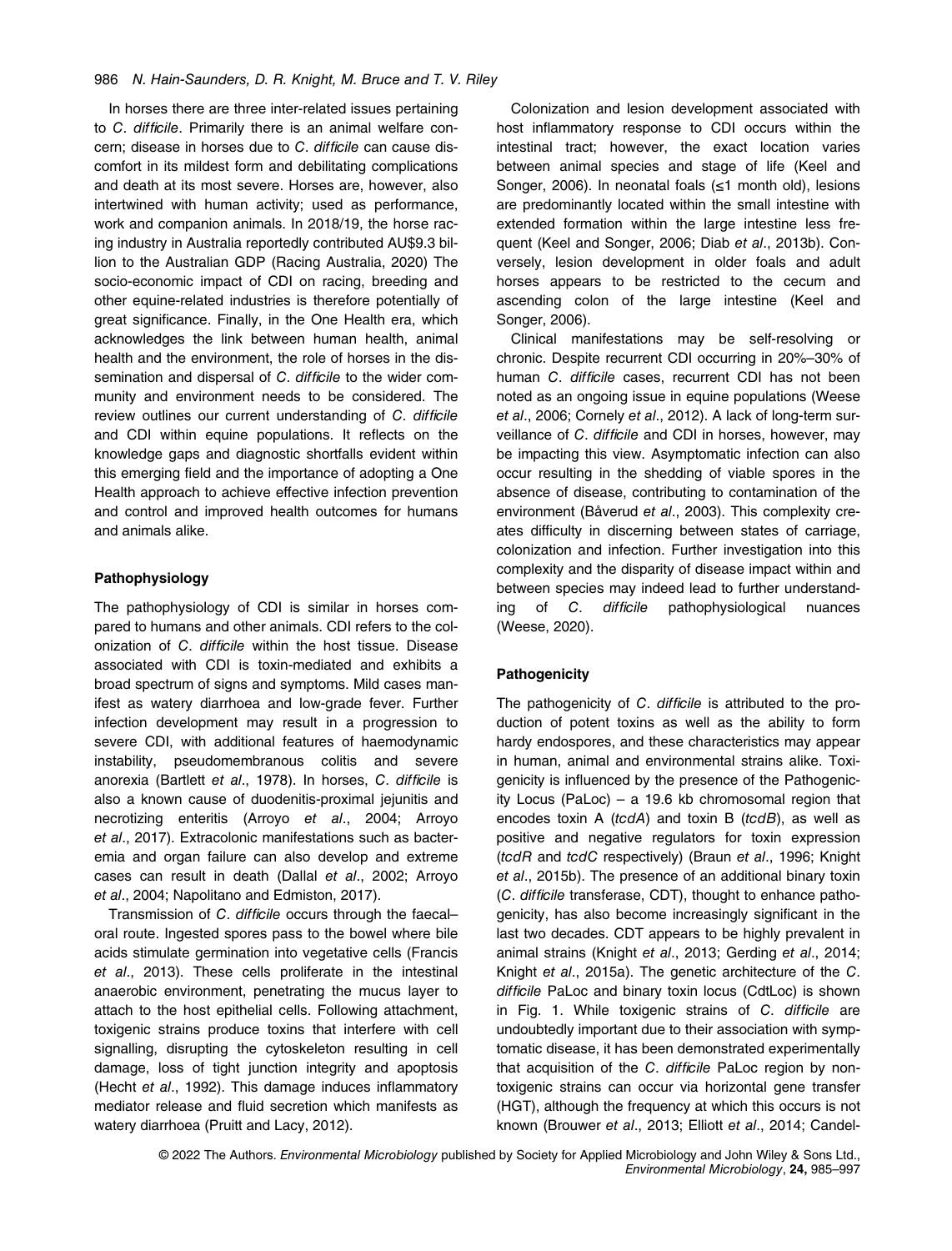

Fig. 1. Schematic diagram of the C. difficile PaLoc and CdtLoc chromosomal regions which encode for virulence factors, toxin A and toxin B, and binary toxin respectively. Adapted from Francis et al. (2013) and Elliott et al. (2017).

Pérez et al., 2019). Recombination and HGT are thought to have played a significant role in the evolution of 'hyper-virulent' C. difficile strains seen today, including PCR ribotype (RT) 027 which caused human CDI epidemics in Canada, the USA and Europe and has been isolated from horses (Songer et al., 2009; He et al., 2013). Genomic studies have determined that approximately 11% of the C. difficile genome is comprised of mobile genetic elements including transposons and plasmids carrying antimicrobial resistance (AMR) genes (Sebaihia et al., 2006).

Non-toxigenic strains of C. difficile are also thought to have a protective function against toxigenic strains (Natarajan et al., 2013). Although this is yet to be investigated in equine populations, protection has been seen experimentally in pigs (Songer et al., 2007; Oliveira Júnior et al., 2019). This attribute could potentially be exploited in the production of preventative medications or vaccines, as seen with the non-toxigenic C. difficile human strain, NTCD-M3, which is showing promising results in phase II human trials for the prevention of CDI (Gerding et al., 2015; Zhang et al., 2015; Gerding et al., 2018). For this reason, surveillance of both toxigenic and non-toxigenic strains in healthy and diseased hosts is critical in understanding the aetiology and epidemiology of CDI, and for the early detection of emerging strains.

Another factor contributing to C. difficile pathogenicity is the ability to form hardy endospores following exposure to stress (Kochan et al., 2018). As an obligate anaerobe, the formation of spores allows survival outside the host and the versatility to persist in diverse environments. Inoculated horse faeces can harbour viable C. difficile for 4 years despite being exposed to the natural environment (Båverud et al., 2003). These C. difficile spores can also withstand extreme temperatures and are impervious to conventional chemicals including alcohol-based sanitizers commonly used in infection prevention and control (Fawley et al., 2007; Hellickson and Owens, 2008). This highlights the durability of C. difficile in both human and animal settings and is a cause for major concerns for public health, and agricultural and animal husbandry practices. Despite 40 years of investigations, the infectious dose of C. difficile in humans and animals is not known, although murine models suggest

that this could be as low as 1 spore  $cm^{-2}$  in healthy mice (Lawley et al., 2010). The process is further complicated by the need for microbiota disruption prior to exposure (Moono et al., 2016). It is therefore important to maximize the detection of even small numbers of C. difficile spores present within samples until further investigation into infectious dose.

## Epidemiology

The earliest record of C. difficile in equines was in 1984 (Ehrich et al., 1984); however, the first suggestion of an association with equine enterocolitis was proposed 3 years later following an outbreak in a group of diarrhetic foals (Jones et al., 1987). To date, there have been inconsistencies in the reported prevalence and perceived impact of C. difficile in horses (Diab et al., 2013a). Isolation of C. difficile has long been associated with horses with diarrhoea or acute colitis, with isolation rates ranging from 5% to 90% (Båverud et al., 2003; Frederick et al., 2009; Thean et al., 2011; Morsi et al., 2019).

The proportion of healthy adult horses that carry C. difficile appears to be much lower. Earlier small-scale investigations of C. difficile in the Northern hemisphere returned relatively low detection rates (0%–4%), (Madewell et al., 1995; Weese et al., 2001; Båverud et al., 2003), while a single preliminary Australian study failed to isolate C. difficile from healthy horses ( $n = 112$ ) (Thean et al., 2011) This is in contrast to a larger study in Ontario in 2011 which returned an overall faecal prevalence of 7.6% in healthy adult racehorses ( $n = 540$ ) and, more recently, smaller studies in Minnesota, USA  $(n = 50)$  and Italy  $(n = 24)$  which recorded a 14% and 25% prevalence of C. difficile respectively (Ossiprandi et al., 2010; Medina-Torres et al., 2011; Shaughnessy et al., 2018). Table 1 summarizes the prevalence of C. difficile identified in these key studies.

The prevalence of C. difficile appears higher in foals, with younger animals tending to harbour the bacterium at higher rates, similar to other young animals (Båverud et al., 2003; Morsi et al., 2019). In a 2003 study in Sweden, C. difficile was isolated from 29% of healthy foals under the age of 14 days, and only 0.6% of foals aged greater than 14 days (Båverud et al., 2003). This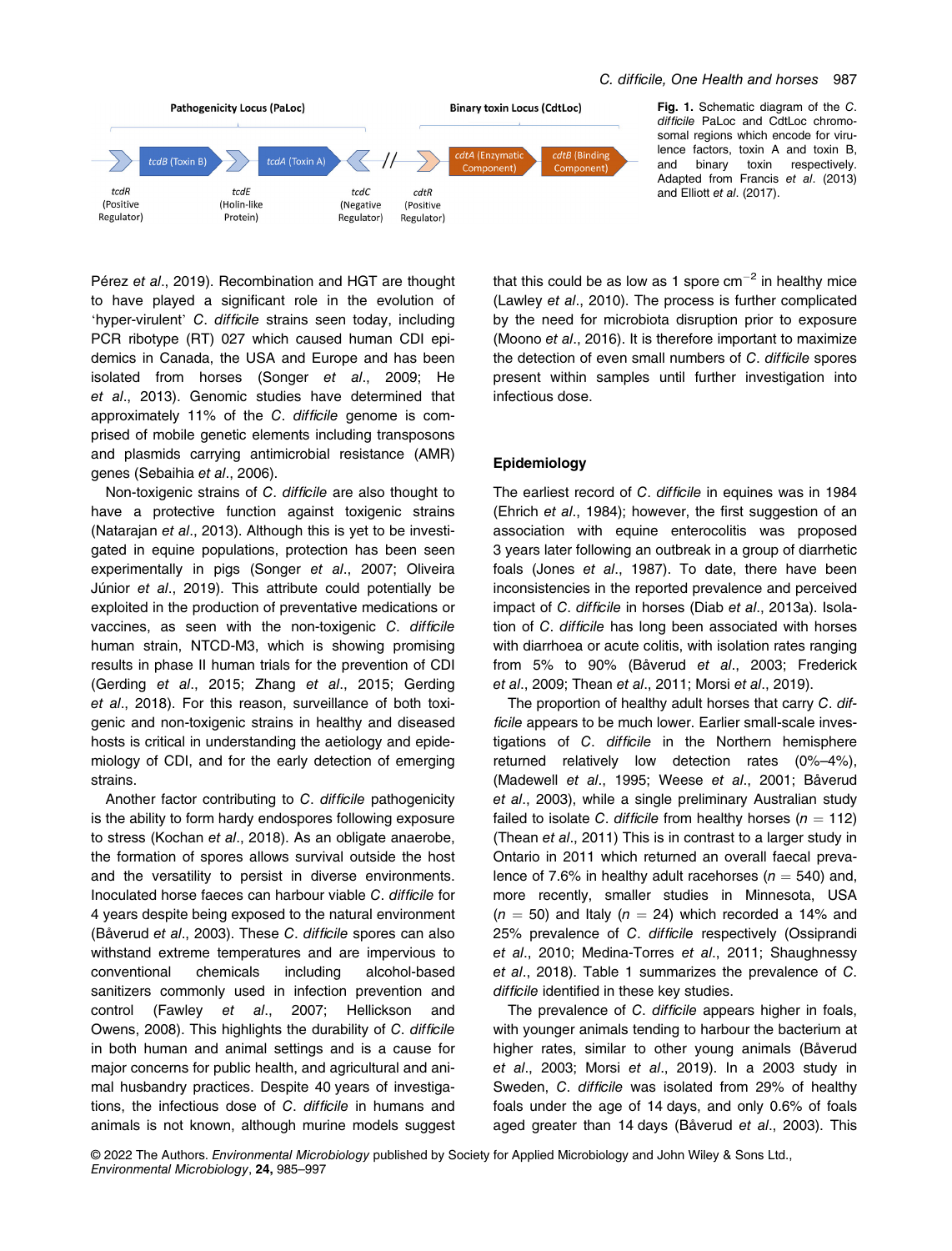#### 988 N. Hain-Saunders, D. R. Knight, M. Bruce and T. V. Riley

| Location         | Year(s)   | Number tested | <b>Health Status</b>                   | Adult/<br>Foal | No. C. difficile<br>positive (%) | References                  |
|------------------|-----------|---------------|----------------------------------------|----------------|----------------------------------|-----------------------------|
| Australia        | 2007-2009 | 62            | Diarrhetic                             | Unknown        | 14 (23%)                         | Thean et al. (2011)         |
|                  |           | 112           | Healthy                                | Unknown        | $0(0\%)$                         |                             |
| Canada (Ontario) | 1998-1999 | 55            | Diarrhetic                             | Adult          | 7 (12.7%)                        | Weese et al. (2001)         |
|                  |           | 255           | Healthy                                | Adult          | $1(0.4\%)$                       |                             |
|                  |           | 31            | Diarrhetic                             | Foal           | 11 (33.3%)                       |                             |
|                  |           | 47            | Healthy                                | Foal           | 0                                |                             |
| Canada (Ontario) | 2006-2008 | 540           | Healthy                                | Adult          | 41 (7.59%)                       | Medina-Torres et al. (2011) |
| Italy            | 2007      | 24            | Healthy                                | Adult          | 6(25%)                           | Ossiprandi et al. (2010)    |
|                  |           | 18            | Healthy                                | Foal           | 8 (44.4%)                        |                             |
| Saudi Arabia     | 2019      | 30            | Diarrhetic                             | Adult          | 7 (23.3%)                        | Morsi <i>et al.</i> (2019)  |
|                  |           | 286           | Healthy                                | Adult          | $3(1.1\%)$                       |                             |
|                  |           | 49            | Diarrhetic                             | Foal           | 11 (22.5%)                       |                             |
|                  |           | 42            | Healthy                                | Foal           | $3(7.1\%)$                       |                             |
| Sweden           | Unknown   | 227           | Enteric disorders/on<br>antimicrobials | Adult          | 23 (10.1%)                       | Båverud et al. (2003)       |
|                  |           | 273           | Healthy                                | Adult          | 0                                |                             |
|                  |           | 51            | Enteric disorders/on<br>antimicrobials | Foal           | 11 (21.57%)                      |                             |
|                  |           | 226           | Healthy                                | Foal           | 17 (8%)                          |                             |
| USA (California) | 1993      | 10            | Diarrhetic                             | Adult          | $9(90\%)^a$                      | Madewell et al. (1995)      |
|                  |           | 23            | Healthy                                | Adult          | 1(4.3%)                          |                             |
| USA (Minnesota)  | 2011-2013 | 50            | Healthy                                | Unknown        | 7(14%)                           | Shaughnessy et al. (2018)   |
| USA (Florida)    | 2003-2008 | 233           | Diarrhetic                             | Foal           | 11 $(5%)$                        | Frederick et al. (2009)     |

a Possible hospital outbreak.

trend was also identified in a 2019 study in Saudi Arabia where all foals carrying C. difficile (7.1% of healthy and 22.5% of diarrhetic foals) were aged <2 months, with C. difficile not isolated from any foal over this age (Morsi et al., 2019).

It is difficult to draw meaningful conclusions from these variable results given the limited number of investigations, combined with geographical, methodological and temporal differences. Nevertheless, there does appear to be a tendency towards outbreaks and sporadic cases rather than ongoing chronic or recurrent illness (Diab et al., 2013b). Longitudinal studies further revealed the transient nature of horse C. difficile colonization, with an overall prevalence of 5.4% compared to a cumulative prevalence of 40% (Schoster et al., 2012). This was concordant with a recent Swiss study investigating C. difficile in horses with colic, and diarrhetic and healthy horses where the cumulative prevalence (19%) appeared much higher than single-day testing (10%), questioning the need for multi-day sampling in at-risk horses or suspected cases (Schoster et al., 2019).

This ephemeral pattern has been demonstrated in other animals and adds to the complexity of CDI epidemiology and difficulty in comparing studies (Bandelj et al., 2016). Furthermore, the opportunistic nature of C. difficile colonization and the need for both exposure and commensal flora disruption for the establishment of disease creates challenges in determining the significance of an asymptomatic state. Despite these apparent inconsistencies and knowledge gaps, it is evident that C. difficile in horses could potentially act as a reservoir for zoonotic spread and further investigation is needed to clarify this role.

Equine C. difficile strains isolated in studies include both novel strains as well as those identified in other animals, the environment and humans. Notably, in the 2011 Ontario study mentioned 76.5% of C. difficile isolated were strains previously isolated in humans locally, with 57.7% being RTs 001, 027 or 078, which have been implicated internationally in epidemic outbreaks in humans and other animals (Medina-Torres et al., 2011). Concerningly, equine cases of infection with the highly virulent RT 027 strain have also been identified elsewhere with severe outcomes (Songer et al., 2009).

#### Predisposing factors for CDI

Risk factors for CDI in horses centre around circumstances that disrupt the host's native intestinal flora, or which create situations of higher exposure. Antimicrobial exposure and hospitalization are the most recognized risks and have long been associated with CDI across human and animal populations alike (Deshpande et al., 2013; Slimings and Riley, 2014).

## Antimicrobial use

Antimicrobials contribute to disease by altering the number, diversity and relative composition of the host commensal gut flora, allowing C. difficile to colonize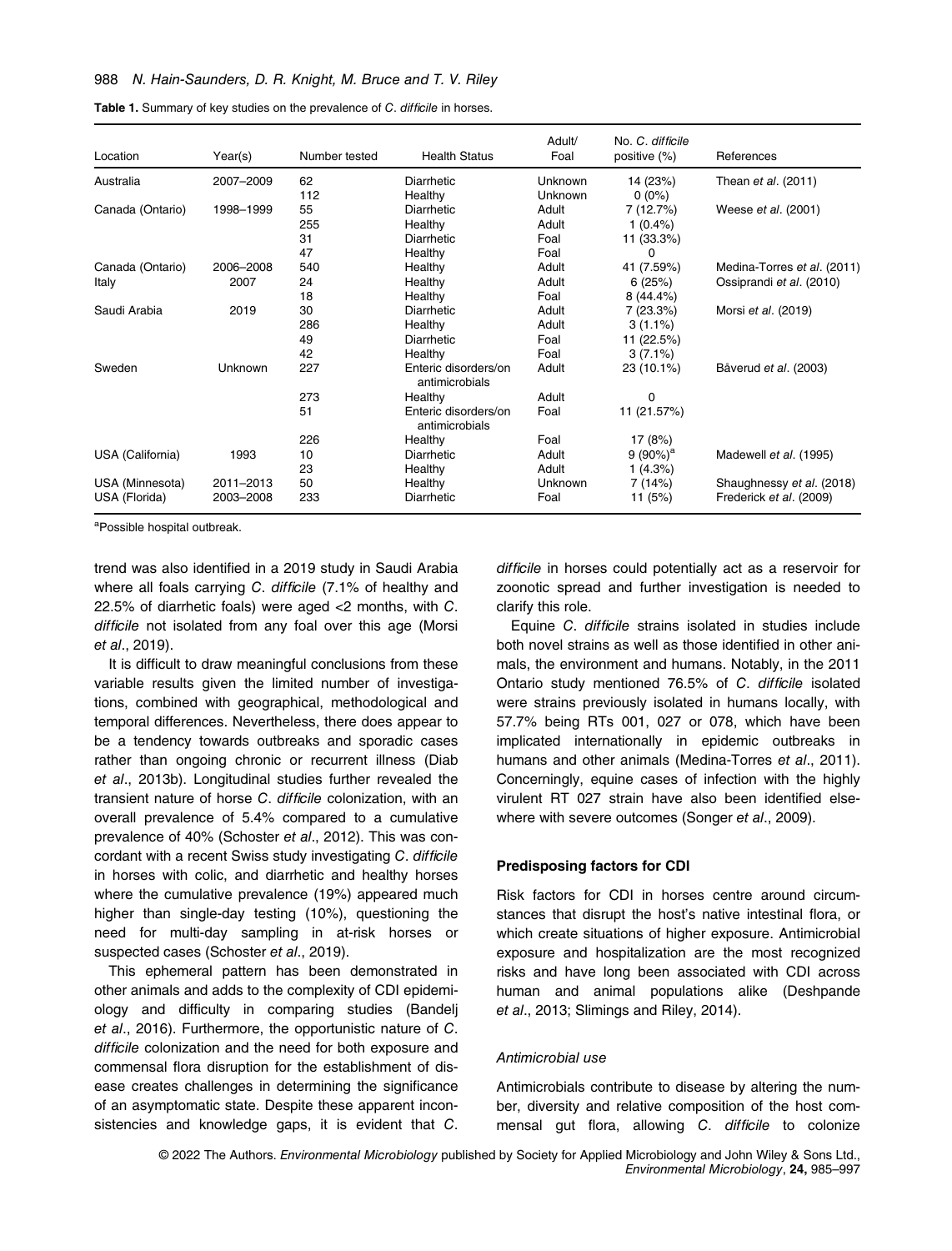(Robinson and Young, 2010; Reeves et al., 2011). Studies suggest certain antimicrobials may also increase adhesin (Denève et al., 2008) and toxin gene (Drummond et al., 2003) expression in C. difficile, leading to increased pathogenicity.

CDI in horses has been associated with exposure to an array of antimicrobials including  $β$ -lactams (penicillin, ampicillin, cephalosporins), gentamicin, clindamycin, erythromycin, rifampicin and trimethoprim/sulfonamides (Båverud et al., 1997; Båverud et al., 1998; Arroyo et al., 2004; Diab et al., 2013a; Morsi et al., 2019). Of particular note is the association of CDI with the use of ceftiofur, one of the antimicrobials most commonly used in horses (Rodriguez et al., 2014). Ceftiofur is a veterinary third-generation cephalosporin, the human equivalent of which is also a known risk factor for CDI in humans (Slimings and Riley, 2014). Ceftiofur can significantly disrupt the bacterial flora of the horse hindgut with studies identifying a 75% reduction in lactobacilli and the appearance of C. difficile within 24 h of antimicrobial administration (Harlow et al., 2013). This imbalance can allow opportunists such as C. difficile to colonize. Commensal bacteria in the horse gut are important for understanding C. difficile colonization for several reasons. First, it is believed that these bacteria compete for both nutrients and adhesion sites. Second, studies have also suggested that species such as lactobacilli alter their environment, producing metabolites utilized by certain bacteria and excluding others (Harlow et al., 2013). Commensal bacterial counts remain disrupted for at least 1 week after antimicrobial administration (Harlow et al., 2013). This is an important consideration as longer disruption increases the chance of exposure to pathogens such as C. difficile while in a high-risk state.

In addition to direct administration, indirect exposure to antimicrobials may also be important. Although not studied in horses, it has been estimated that between 15% and 50% of antimicrobials administered to livestock remain as residue in resulting manure with some thought to persist for over a year (Chee-Sanford et al., 2009; Kim et al., 2011; Berendsen et al., 2018; Filippitzi et al., 2019). Tetracyclines, macrolides, quinolones and lincosamide appeared to have the longest persistence in manure and the environment (Berendsen et al., 2018). Interestingly, the latter class includes clindamycin which has been linked to a greater risk of communityassociated CDI (CA-CDI) development in humans (Deshpande et al., 2013). Studies in horses have also shown that mares of macrolide-treated foals have contracted CDI and hyperacute colitis due to the ingestion of residual antimicrobials, and outbreaks of colitis on horse farms due to feed contamination by tetracyclines have also been documented (Båverud et al., 1998; Keir et al., 1999).

#### Hospitalization

While hospitalization is generally accepted as a risk factor for C. difficile and CDI in horses, the primary source of exposure remains less clear. Environmental sampling at veterinary hospitals identified rough, hard to clean surfaces (such as concrete and mats), high traffic zones, and areas previously used by individuals with confirmed CDI as high-risk areas for transmission (Weese et al., 2000). However, in a recent study, nosocomial equine CDI was presented as an increasingly complex and multifaceted issue (Weese et al., 2021). The nature and severity of illness at admission, undefined classification of 'hospital' versus 'community' acquired cases in an equine setting and extent of contact with treating veterinarians all add to the overall narrative and must be considered in the identification of preventative strategies and infection control protocols.

#### Other factors

Diet changes, transportation and other causes of stress in animals may act as risk factors for CDI in equine populations (Båverud, 2002). Such influences have been previously identified in cattle and are thought to disrupt the gut flora, providing a window of opportunity for C. difficile to establish; however, the exact mechanisms and the full impact are not known (Bandelj et al., 2016). Despite this extensive list, it should be noted, however, that cases of CDI with no obvious risk factors are common. This is particularly true in foals which may become colonized within days of birth, but also in a proportion of adult equine cases (Båverud et al., 2003). This wide array of potential predisposing factors and uncertainty shows the complexity of CDI and highlight the challenges faced in controlling its impact.

#### Presentation, detection and diagnosis

Equine CDI can have a rapid onset, with a delay in treatment leading to significant patient deterioration. With reported mortality of up to 83% in confirmed CDI cases (Nomura et al., 2020), a need for timely investigation and diagnosis based on a combination of clinical history, presentation and laboratory testing is apparent.

As with humans, the clinical presentation of CDI in horses can vary in both clinical signs and severity. Horses with CDI may exhibit episodes of watery diarrhoea, abdominal distension, fever, tachypnoea, tachycardia, changes to the mucous membranes and capillary refill times, as well as depression and anorexia (Weese et al., 2006). Intestinal inflammation and lesion development are common in both foals and adult horses, with the region thickened due to oedema, and characterized by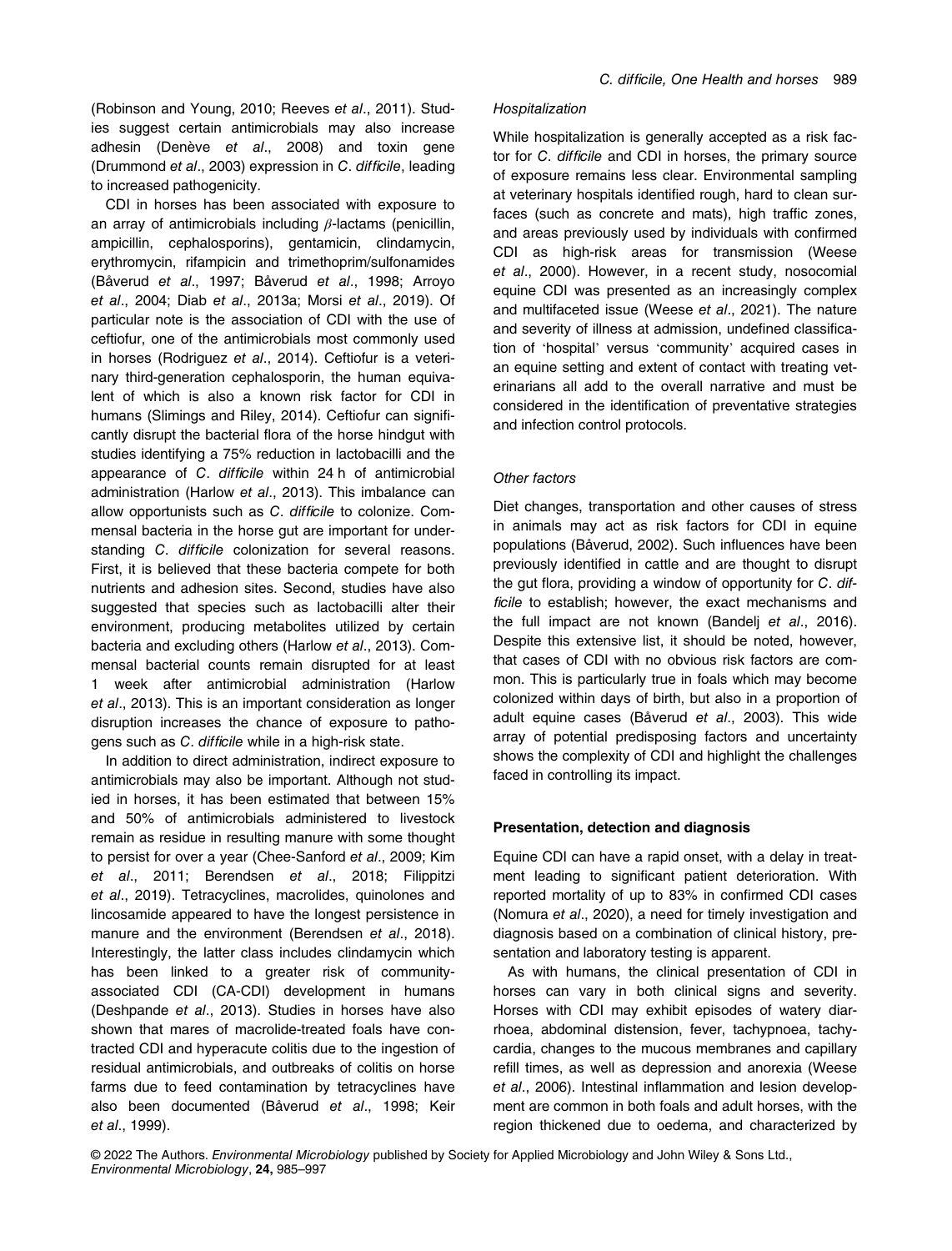haemorrhage, eruption and necrosis of the mucosa, and pseudomembrane formation (Keel and Songer, 2006; Diab et al., 2013b). These clinical signs and symptoms, however, are common to a variety of aetiologies and are insufficient indicators alone for a presumptive diagnosis of CDI. Differential diagnoses cover a diverse selection of infectious agents such as Salmonella species, Equine Coronavirus, Neorickettsia risticii and Clostridium perfringens (Shaw and Stämpfli, 2018). Laboratory identification, therefore, plays an important role in diagnosis, although this is not without its problems.

Standardized testing protocols do not exist across veterinary laboratories (Medina-Torres et al., 2010). Despite progression in technology and laboratory systems in the last few decades, the most optimal method for detection of C. difficile and subsequent diagnosis of CDI remains a contentious issue across veterinary and human medical fields (Fang et al., 2017). As with all clinical testing, a delicate balance must be struck between sensitivity and specificity as well as efficiency and cost. In the case of C. difficile, however, the complexities of the pathogenesis of CDI, combined with the phenomenon of asymptomatic carriage, create a further obstacle, and the lines between detection and diagnosis begin to blur. There are currently three main laboratory testing methods utilized in the detection of C. difficile and diagnosis of CDI. These include culture, enzyme-linked immunosorbent assays and PCR. Ongoing research efforts into additional testing options have, however, shown potential.

## Culture with cell cytotoxin assay

Techniques involving culturing of C. difficile from faecal samples and testing isolates for toxin production are recognized as the gold standard for laboratory detection (Planche et al., 2013). Due to the supposed difficulty in culturing this bacterium (from which it gained its name), and the low vegetative cell/high spore count in animal faecal samples, various enrichment broths containing antimicrobials are often utilized in addition to direct culture (Knight et al., 2014; Avberšek, 2017). This is followed by sub-culture onto selective and differential media such as cycloserine-cefoxitin fructose agar or chromogenic agar (Avberšek, 2017).

Simple culturing C. difficile is insufficient to discriminate between toxin and non-toxin producing strains. Subsequent tests such as a cell culture cytotoxicity assay are therefore required to determine toxigenicity and, in turn, the capacity to cause disease. The long turnaround time for growth (24–48 h) and toxin assays deem this approach impractical for routine diagnostic use. Furthermore, C. difficile culturing procedures across laboratories are not standardized (Carroll, 2011). Culturing is therefore generally reserved for epidemiological investigations and as a reference method (McDonald et al., 2018).

#### Enzyme-linked immunosorbent assay

Enzyme-linked immunosorbent assays (ELISAs) can detect glutamate dehydrogenase (GHD), a highly conserved enzyme produced by all C. difficile in faecal samples (Carman et al., 2012). This method is quick and inexpensive; however, it lacks specificity to distinguish between toxigenic and non-toxigenic strains. Several commercial EIA kits have been developed and are utilized in diagnostic laboratories. Assessment of the most commonly used kit for equine C. difficile in North America showed a sensitivity of 86% and specificity of 96%; however, this is likely variable across competing products (Medina-Torres et al., 2010). ELISA kits aimed at detecting the presence of toxins A and B in faecal samples (with or without GHD) have also been developed. Given the requirement for toxin production for disease development, as well as the ease and availability of ELISA kits, these are now often routinely used as the diagnostic standard despite lower sensitivity and with many lacking formal validation in equine settings (Ramos et al., 2020).

#### **PCR**

PCR is being increasingly utilized in commercial laboratories as a quick and very sensitive method for the detection of C. difficile, despite greater expense compared to ELISA (Planche et al., 2013). This method detects the presence of C. difficile genes or its toxin genes within the sample. Caution must be employed for the diagnosis of disease as this method does not identify toxins, just toxin genes, and fails to distinguish between transient carrier and permanent colonization states (Oliver-Espinosa, 2018). For this reason, CDI overdiagnosis through the reliance on PCR testing alone has become a concern. In human studies, while negative predictive values remain high (96%), CDI positive predictive values can be as low as 46% and are highly dependent on disease prevalence (Lee et al., 2021). This highlights a need to better understand the extent of asymptomatic carriage within a population and the role it plays in CDI development and dissemination in parallel to decisions regarding diagnostic methods.

#### Future developments in diagnostics

As knowledge of the bacterium and disease progresses, the possibility of additional diagnostic methods increases. For example, a recent study of blood biomarkers in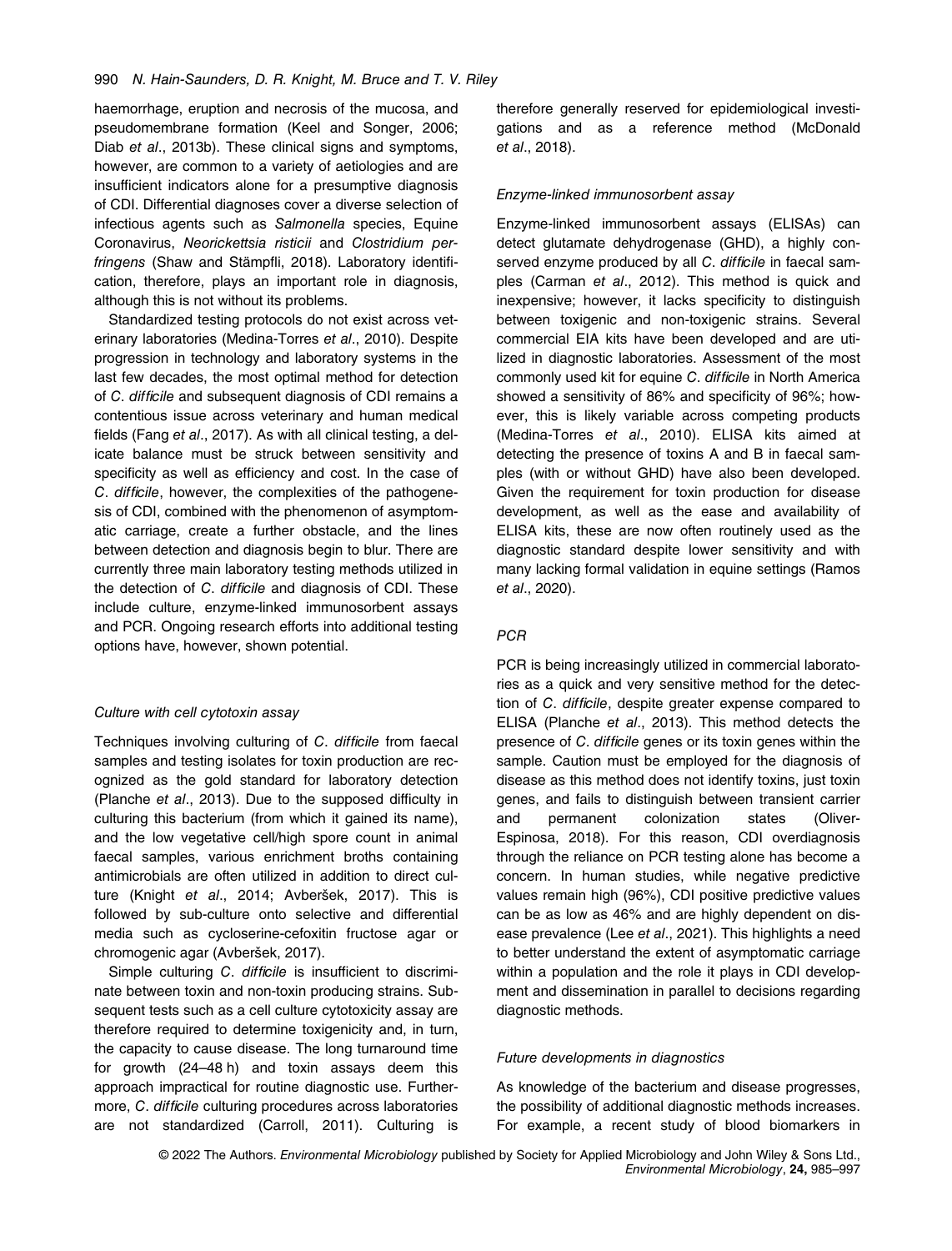407 Arabian horses identified increased haptoglobin, serum amyloid A, neopterin and procalcitonin in horses with active C. difficile enterocolitis, as well as evidence of oxidative stress markers (El-Deeb et al., 2020). Although limited, this investigation into additional C. difficile markers shows the potential for future paths in CDI detection.

To overcome the shortfalls of current testing methodologies, a multistep testing regime may assist to increase the sensitivity and specificity of individual tests. Although specific recommendations in equine testing are yet to be made, the call for a two-step diagnostic method for animal C. difficile assays is repeatedly echoed throughout the literature. For example, researchers in the evaluation of pig testing recommended the successive use of both real-time PCR and toxigenic culture to overcome poor performance and inconsistency in EIA kits (Keessen et al., 2011), while Fathy et al. (2021) promote a combination of conventional culture followed by molecular methods to reduce falsenegative results (Fathy et al., 2021).

There is, however, some concern regarding the methodologies currently utilized in equine C. difficile detection and CDI diagnosis. First and foremost is the frequent use of methods developed for human samples, but not yet validated for equine samples (Medina-Torres et al., 2010). This leaves many questions regarding the appropriateness of use and comparative performance in animal investigations and highlights the need for further analysis and species-specific testing.

Furthermore, limited understanding of the toxins identified in equine CDI may have an impact on laboratory diagnosis. While it is accepted that C. difficile toxins A and B are associated with cytopathic damage, the implications of the different combinations of toxins are not well known, creating issues in laboratory protocols that may focus only on the detection of a single toxin. In addition, the role of binary toxin in equine disease is not well understood and detection is not usually included in routine testing regimes. On a final note, as with all testing regimes, it is important that decisions on testing and diagnosis do not ignore practical issues such as whether the test outcome will have an impact on clinical decision making and alter the treatment strategy. As suggested by the international Equine Colitis Research Group, to make the most appropriate choice regarding how to test and, indeed, whether or not to test in the first place, the prevalence in healthy populations and the positive predictive value of the test must be known (International Equine Colitis Research Group, 2020). Perhaps more studies in a research setting utilizing the 'gold standard' method of toxigenic culture are required.

## Treatment and prophylaxis

On initial presentation, equine CDI cases with diarrhoea and endotoxemia associated with the disease can often represent an immediate danger that can lead to dehydration, electrolyte imbalances and haematological abnormalities (Weese et al., 2006; Nomura et al., 2020). Fluid and electrolyte therapy aimed at restoring blood volume and biochemistry is often carried out to stabilize the patient, with nonsteroidal anti-inflammatory agents administered to minimize deleterious inflammatory responses (Shaw and Stämpfli, 2018). Treatment to avoid complications associated with CDI is also important in the care of equine cases, including hoof cryotherapy to prevent laminitis (Shaw and Stämpfli, 2018).

These initial treatments, however, focus on correcting the effects of the infection rather than controlling the bacteria and toxins, themselves. In equine cases, a combination of antimicrobial and supportive therapies, therefore, remain central in the overall treatment of CDI. Metronidazole is often the first-line choice in the treatment of CDI in horses, with administration associated with survival (Weese et al., 2006). Concerningly, the existence of metronidazole resistance has been noted in some equine and human studies, highlighting the need for multiple avenues for treatment to be available (Boekhoud et al., 2020). Vancomycin may be utilized in cases where the infecting strain of C. difficile shows resistance to metronidazole; however, this should be avoided where possible due to the heavy reliance on vancomycin in human treatment and the rise of vancomycin resistance (Schoster and Staempfli, 2016). This thinking is being challenged with the increase in C. difficile resistance to metronidazole and a range of other antimicrobials over the last two decades (Peng et al., 2017). The AMR situation has become so dire that in both 2013 and 2019, the United States CDC listed C. difficile in the top five infectious agents posing an urgent threat to the community based on the apparent increase in AMR in circulating strains (Centers for Disease Control and Prevention, 2019).

Adjunctive therapies have also been developed with varying results. Bismuth subsalicylate is thought to prevent attachment of C. difficile to intestinal cells by coating the mucosa as well as providing antimicrobial and antiinflammatory activity against C. difficile (Mallicote et al., 2012; Pitz et al., 2015). Despite its common use in diarrhetic horses, its true effectiveness in horse infections of the large intestine has been questioned due to the large volume of contents with little species-specific testing (McConnico, 2015). Di-tri-octahedral smectite also binds and neutralizes C. difficile toxins A and B in vitro, however, while commercial products (such as Bio-Sponge) are successfully utilized in the general treatment of diarrhetic horses, C. difficile specific in vivo testing is lacking (Weese et al., 2003; Hassel et al., 2009; Oliver-Espinosa, 2018).

Beyond traditional treatment methods, alternative microbiota restorative therapies are also being developed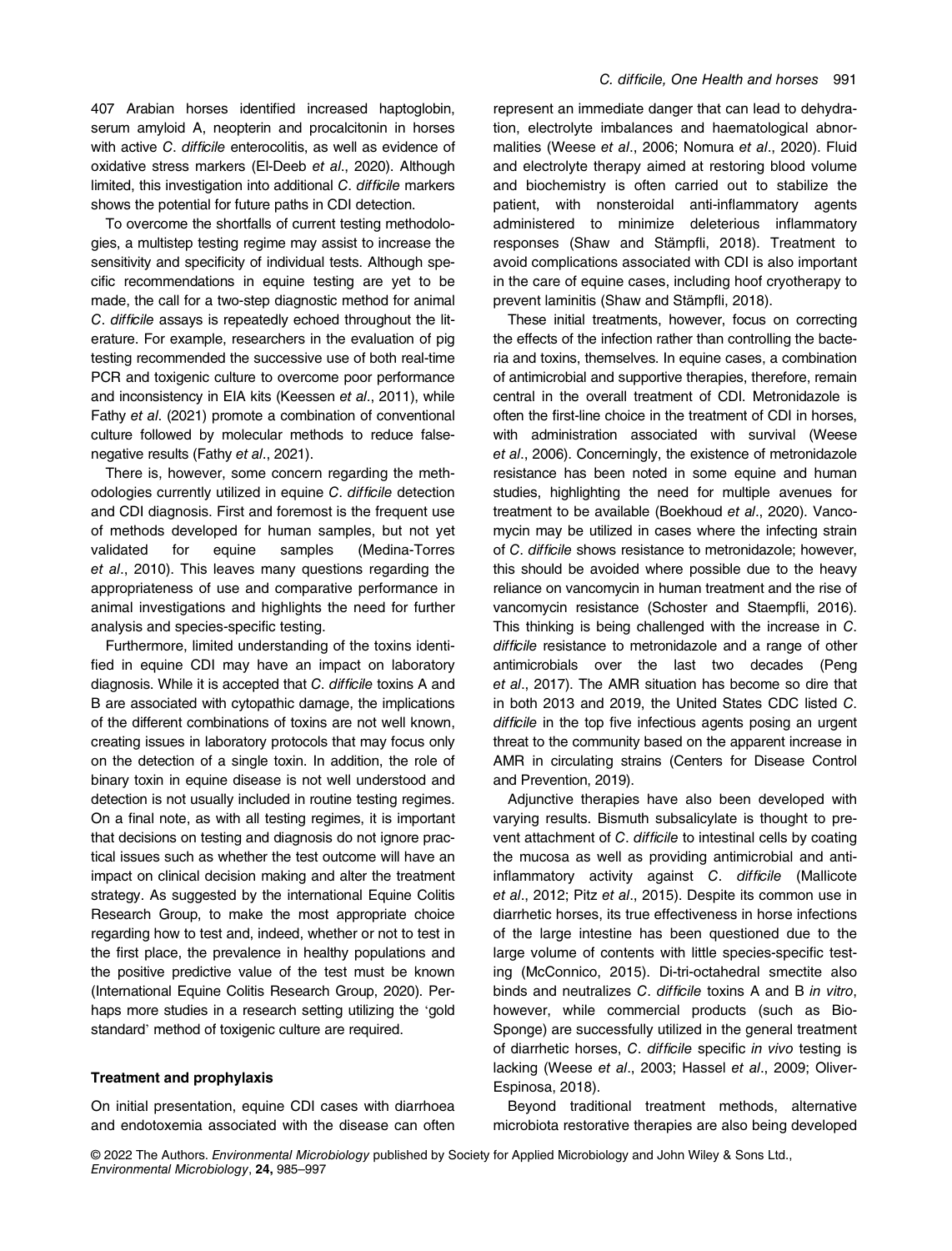aimed at re-establishing commensal microbiota diversity to resemble that of a 'healthy' individual. Faecal microbial transplantation (FMT) transfers faecal matter from healthy donors into the gastrointestinal tracts of CDI affected patients (Kelly et al., 2015). This has recently gained popularity in the treatment of recurrent human CDI with cure rates of 87%–90% (Kelly et al., 2015; van Beurden et al., 2017). The concept of FMT is not new in the animal setting. In its most basic form coprophagia, where one individual consumes the faeces of another, is commonplace between foals and their dams as an important process in establishing 'normal' gut bacteria during infancy (Quercia et al., 2019). The effects of this on C. difficile and CDI have not been exclusively investigated.

Transfaunation, as FMT is also known in animals, is well established in the treatment of general gastrointestinal ailments in livestock, including horses, although primarily anecdotal data exists for the latter (Feary and Hassel, 2006; Bakken, 2009). In recent years, better studies into the benefits of FMT in horses have emerged with promising results (McKinney et al., 2021). While large-scale studies in horses and other animals have not been done, isolated cases of treatment in marmosets and dogs have been largely successful (Yamazaki et al., 2017; Sugita et al., 2019). It is clear that much more needs to be done to enable FMT to become a mainstream treatment option in horses. A meeting of the International Equine Colitis Research Group in 2020 cited a lack of robust clinical studies into FMT in horses as a limiting factor in progressing this therapy, advising that many questions remain concerning longevity, screening and best practice protocols in horses (International Equine Colitis Research Group, 2020). The group also highlighted a gap in knowledge regarding the horse microbiome as a whole and a need for targeted investigations into key characteristics of horses affected by infectious agents such as C. difficile.

Preventative therapies may also play an important role in minimizing the effects of CDI in the future; however, to date success has been limited. Probiotics have generated some interest although with varied and inconsistent results (Schoster et al., 2015). Schoster et al. (2014) suggested that this inconsistency may have been a result of strain and dosage selection with some questions surrounding the quality control of commercial products. Despite this, a small number of specific probiotic agents have shown promising results. Lactobacillus reuteri reduces the adhesion of C. difficile to epithelial cells and significantly reduces the number of clostridial cells in the faeces of horses (Dicks et al., 2015). Similarly, Saccharomyces boulardii has also shown potential in the prevention of equine CDI following success in humans (Desrochers et al., 2005; Boyle et al., 2013; Carstensen et al., 2018). This microorganism releases proteases that digest C. difficile toxin A, reduce its ability to bind to host intestinal cells and interfere with host cell signalling to reduce damaging inflammatory responses (Castagliuolo et al., 1996; Chen et al., 2006). Vaccines for animals or humans are yet to be developed although a number have progressed to phases II and III trials (Riley et al., 2019). It is clear that further investigations into prevention and alternative treatments for CDI in horses are required.

## A changing landscape and call for a One Health approach

Although traditionally considered a healthcare-related disease, cases of CA-CDI are becoming increasingly common, now accounting for up to 50% of all human CDI cases (Ofori et al., 2018). Furthermore, studies have reported that one-third of patients with CA-CDI have no apparent exposure to traditional risk factors of hospitalization or antimicrobials (Mooney et al., 2008). The driving factors behind the shift towards CA-CDI are not well understood, making infection prevention and control, and establishing effective eradication programs challenging.

To date, C. difficile has been detected in a diverse range of sources from compost and lawns to root vegetables and livestock (Moono et al., 2017; Lim et al., 2018a; Lim et al., 2018b). The presence of C. difficile in production animals has been investigated, with evidence of overlap of strains seen in animals and humans (Songer et al., 2009; Medina-Torres et al., 2011; Knight and Riley, 2013). The emergence of human disease caused by strains previously only seen in animals also adds to mounting evidence that CDI may be zoonotic, highlighting a need for a holistic One Health approach to understand and control this disease (Knight et al., 2015b; Rodriguez et al., 2016).

The 'One Health' paradigm recognizes the relationship between human health, animal health and the environment. It highlights the need to review all factors contributing to a health issue in attempts to control, prevent and treat disease. The ubiquitous nature of C. difficile makes a One Health approach vital to public health planning. Interaction between the main constituents influencing C. difficile transmission (seen in Fig. 2) is extensive and complicated. Horses represent an interesting addition in the C. difficile story, with overlapping domains of production animal, companion animal and non-domesticated populations. The potential for dissemination of C. difficile encompasses transfer through interaction, consumption and indirectly through exposure to horse manure. In countries such as Australia, with an estimated 400 000 feral horses, there is also significant potential for dissemination at the wildlife–livestock–human interface through interaction with other wild and native species, as well as dispersal through shared water sources and possible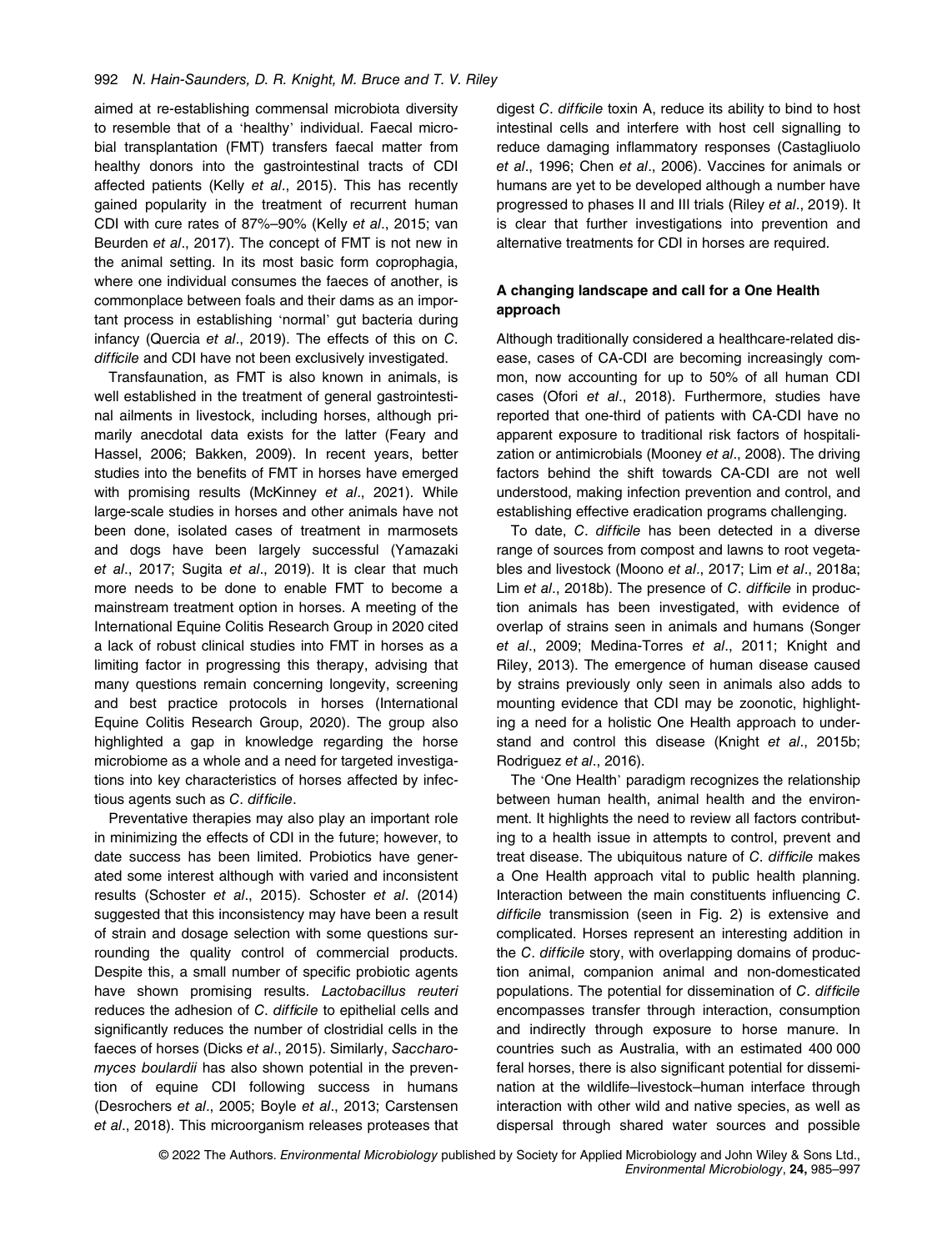

Fig. 2. The proposed interaction of elements in C. difficile dispersion.

interaction with free-range livestock (Csurhes et al., 2016). To date, C. difficile in feral horses and the role they play in dispersal has not been investigated. It was previously noted that commercially available animal manures and compost showed traces of C. difficile. Local horse manure is readily available for use in domestic and market gardens, and on farms is often furrowed back into paddocks allowing the potential for the spread of any existing C. difficile spores into the community. This creates a potential pathway for transfer between horses and humans.

Furthermore, the emergence of C. difficile AMR in both human and animal strains and the possibility of bidirectional resistance gene transfer between the two add a further complication to the system (Knetsch et al., 2018). Studies have shown horse derived C. difficile strains show high resistance to commonly used antimicrobials such as ceftiofur and gentamicin, suggesting AMR may be influenced by their use (Rodriguez et al., 2014). Injudicious use of antimicrobials in human healthcare, veterinary practices and farming has come under great scrutiny for its contribution to AMR and the spread of infectious disease. In 2015, the World Health Assembly identified AMR as a critical issue, endorsing the development of a global action plan to tackle this problem. In addition, in 2013 and 2019, the US Centers for Disease Control and Prevention identified C. difficile in the top five microorganisms posing an urgent threat to public health due to its developing AMR (Centers for Disease Control and Prevention, 2019). Given the current global crisis of AMR and the pervasiveness of C. difficile, it is vital that the health and science communities start to look outside their immediate fields for solutions. For this reason, investigations into the aetiology and epidemiology of C. difficile in non-traditional sources are required.

## The way forward

Despite promising developments in the understanding of equine C. difficile, a lack of validation for species-specific

diagnostic testing and treatment, as well as the ongoing threat of AMR, creates challenges in the fight against CDI. The implications of asymptomatic carriage on the dispersal of the bacterium also remains elusive and strain characterization and molecular investigation may prove crucial for a true appreciation of the C. difficile epidemiology to assist in tracing the flow through horse populations and the community as a whole. As the links between C. difficile in animals, humans and the environment become increasingly apparent, a more efficient approach to antimicrobial surveillance, stewardship and AMR investigations is needed for long-term sustainability. A One Health approach and further appreciation of the possible sources of C. difficile are therefore vital to the development of infection prevention and control strategies, to minimize transmission risk as well as generate protocols for optimal antimicrobial use.

#### Acknowledgements

This work was supported by a Research and Innovation Strategic Scholarship from Murdoch University awarded to NH-S and a Fellowship from the National Health and Medical Research Council (APP1138257) awarded to DRK. Open access publishing facilitated by Murdoch University, as part of the Wiley - Murdoch University agreement via the Council of Australian University Librarians. Correction added on 11 April 2022, after first online publication: CAUL funding statement has been added.

#### **References**

- Anderson, D., Rojas, L., Watson, S., Knelson, L., Pruitt, S., Lewis, S., et al. (2017) Identification of novel risk factors for community-acquired Clostridium difficile infection using spatial statistics and geographic information system analyses. PLoS One 12: e0176285.
- Arroyo, L.G., Costa, M.C., Guest, B.B., Plattner, B.L., Lillie, B.N., and Weese, J.S. (2017) Duodenitis-proximal Jejunitis in horses after experimental administration of Clostridium difficile toxins. J Vet Intern Med 31: 158–163.
- Arroyo, L.G., Weese, J.S., and Staempfli, H.R. (2004) Experimental Clostridium difficile enterocolitis in foals. J Vet Intern Med 18: 734–738.
- Avberšek, J. (2017) Laboratory detection of Clostridium difficile in animals: a review. Veterinarska Stanica 48: 465–476.
- Bakken, J.S. (2009) Fecal bacteriotherapy for recurrent Clostridium difficile infection. Anaerobe 15: 285–289.
- Bandelj, P., Blagus, R., Briski, F., Frlic, O., Vergles Rataj, A., Rupnik, M., et al. (2016) Identification of risk factors influencing Clostridium difficile prevalence in middle-size dairy farms. Vet Res 47: 41.
- Bartlett, J.G., Moon, N., Chang, T.W., Taylor, N., and Onderdonk, A.B. (1978) Role of Clostridium difficile in antibiotic-associated pseudomembranous colitis. Gastroenterology 75: 778–782.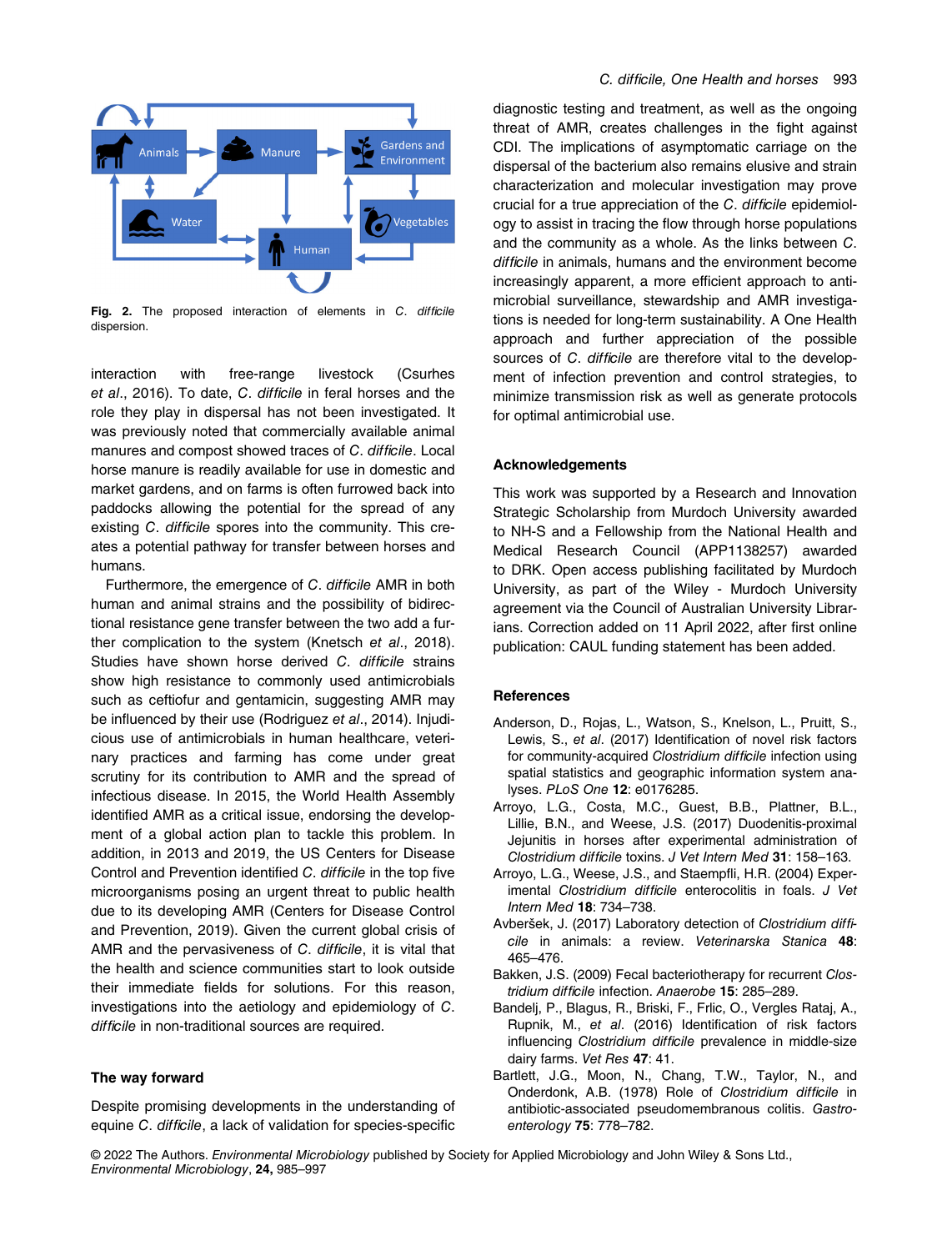- Båverud, V. (2002) Clostridium difficile infections in animals with special reference to the horse. A review. Vet Q 24: 203–219.
- Båverud, V., Franklin, A., Gunnarsson, A., Gustafsson, A., and Hellander-Edman, A. (1998) Clostridium difficile associated with acute colitis in mares when their foals are treated with erythromycin and rifampicin for Rhodococcus equi pneumonia. Equine Vet J 30: 482-488.
- Båverud, V., Gustafsson, A., Franklin, A., Aspán, A., and Gunnarsson, A. (2003) Clostridium difficile: prevalence in horses and environment, and antimicrobial susceptibility. Equine Vet J 35: 465–471.
- Båverud, V., Gustafsson, A., Franklin, A., Lindholm, A., and Gunnarsson, A. (1997) Clostridium difficile associated with acute colitis in mature horses treated with antibiotics. Equine Vet J 29: 279–284.
- Berendsen, B.J.A., Lahr, J., Nibbeling, C., Jansen, L.J.M., Bongers, I.E.A., Wipfler, E.L., and van de Schans, M.G.M. (2018) The persistence of a broad range of antibiotics during calve, pig and broiler manure storage. Chemosphere 204: 267–276.
- Boekhoud, I.M., Hornung, B.V.H., Sevilla, E., Harmanus, C., Bos-Sanders, I.M.J.G., Terveer, E.M., et al. (2020) Plasmid-mediated metronidazole resistance in Clostridioides difficile. Nat Commun 11: 598.
- Boyle, A.G., Magdesian, K.G., Gallop, R., Sigdel, S., and Durando, M.M. (2013) Saccharomyces boulardii viability and efficacy in horses with antimicrobial-induced diarrhoea. Vet Rec 172: 128–128.
- Braun, V., Hundsberger, T., Leukel, P., Sauerborn, M., and Von Eichel-Streiber, C. (1996) Definition of the single integration site of the pathogenicity locus in Clostridium difficile. Gene 181: 29.
- Brouwer, M.S.M., Roberts, A.P., Hussain, H., Williams, R.J., Allan, E., and Mullany, P. (2013) Horizontal gene transfer converts non-toxigenic Clostridium difficile strains into toxin producers. Nat Commun 4: 2601.
- Candel-Pérez, C., Ros-Berruezo, G., and Martínez-Graciá, C. (2019) A review of Clostridioides [Clostridium] difficile occurrence through the food chain. Food Microbiol 77: 118–129.
- Carman, R.J., Wickham, K.N., Chen, L., Lawrence, A.M., Boone, J.H., Wilkins, T.D., et al. (2012) Glutamate dehydrogenase is highly conserved among Clostridium difficile ribotypes. J Clin Microbiol 50: 1425–1426.
- Carroll, K.C. (2011) Tests for the diagnosis of Clostridium difficile infection: the next generation. Anaerobe 17: 170–174.
- Carstensen, J.W., Chehri, M., Schønning, K., Rasmussen, S.C., Anhøj, J., Godtfredsen, N.S., et al. (2018) Use of prophylactic Saccharomyces boulardii to prevent Clostridium difficile infection in hospitalized patients: a controlled prospective intervention study. Eur J Clin Microbiol Infect Dis 37: 1431–1439.
- Castagliuolo, I., Lamont, J.T., Nikulasson, S.T., and Pothoulakis, C. (1996) Saccharomyces boulardii protease inhibits Clostridium difficile toxin A effects in the rat ileum. Infect Immun 64: 5225–5232.
- Centers for Disease Control and Prevention. (2019) Antibiotic resistance threats in the United States. URL [https://](https://www.cdc.gov/drugresistance/pdf/threats-report/2019-ar-threats-report-508.pdf)

[www.cdc.gov/drugresistance/pdf/threats-report/2019-ar](https://www.cdc.gov/drugresistance/pdf/threats-report/2019-ar-threats-report-508.pdf)[threats-report-508.pdf.](https://www.cdc.gov/drugresistance/pdf/threats-report/2019-ar-threats-report-508.pdf)

- Chee-Sanford, J.C., Mackie, R.I., Koike, S., Krapac, I.G., Lin, Y.-F., Yannarell, A.C., et al. (2009) Fate and transport of antibiotic residues and antibiotic resistance genes following land application of manure waste. J Environ Qual 38: 1086–1108.
- Chen, X., Kokkotou, E.G., Mustafa, N., Bhaskar, K.R., Sougioultzis, S., O'Brien, M., et al. (2006) Saccharomyces boulardii inhibits ERK1/2 mitogen-activated protein kinase activation both in vitro and in vivo and protects against Clostridium difficile toxin A-induced enteritis. J Biol Chem 281: 24449–24454.
- Cornely, O.A., Miller, M.A., Louie, T.J., Crook, D.W., and Gorbach, S.L. (2012) Treatment of first recurrence of Clostridium difficile infection: fidaxomicin versus vancomycin. Clin Infect Dis 55: S154.
- Csurhes, S., Paroz, G., and Markula, A. (2016) Feral Horses: Invasive Animal Risk Assessment. Queensland: Department of Agriculture and Fisheries Biosecurity Queensland.
- Dallal, M.R., Harbrecht, G.B., Boujoukas, J.A., Sirio, A.C., Farkas, M.L., Lee, K.K., and Simmons, L.R. (2002) Fulminant Clostridium difficile: an underappreciated and increasing cause of death and complications. Ann Surg 235: 363–372.
- Denève, C., Barc, M.C., Collignon, A., Janoir, C., and Deloménie, C. (2008) Antibiotics involved in Clostridium difficile-associated disease increase colonization factor gene expression. J Med Microbiol 57: 732–738.
- Deshpande, A., Pasupuleti, V., Thota, P., Pant, C., Rolston, D.D., Sferra, T.J., et al. (2013) Communityassociated Clostridium difficile infection and antibiotics: a meta-analysis. J Antimicrob Chemother 68: 1951–1961.
- Desrochers, A.M., Dolente, B.A., Roy, M.F., Boston, R., and Carlisle, S. (2005) Efficacy of Saccharomyces boulardii for treatment of horses with acute enterocolitis. J Am Vet Med Assoc 227: 954–959.
- Diab, S.S., Rodriguez-Bertos, A., and Uzal, F.A. (2013b) Pathology and diagnostic criteria of Clostridium difficile enteric infection in horses. Vet Pathol 50: 1028–1036.
- Diab, S.S., Songer, J.G., and Uzal, F.A. (2013a) Clostridium difficile infection in horses: a review. Vet Microbiol 167: 42–49.
- Dicks, L.M.T., Botha, M., Loos, B., and Smith, C. (2015) Adhesion of Lactobacillus reuteri strain Lr1 to equine epithelial cells and competitive exclusion of Clostridium difficile from the gastro-intestinal tract of horses. Ann Microbiol 65: 1087–1096.
- Drummond, L.J., Smith, D.G.E., and Poxton, I.R. (2003) Effects of sub-MIC concentrations of antibiotics on growth of and toxin production by Clostridium difficile. J Med Microbiol 52: 1033.
- Ehrich, M., Perry, B.D., Troutt, H.F., Dellers, R.W., and Magnusson, R.A. (1984) Acute diarrhea in horses of the Potomac River area: examination for clostridial toxins. J Am Vet Med Assoc 185: 433–435.
- El-Deeb, W., Fayez, M., Elsohaby, I., Mkrtchyan, H.V., and Alhaider, A. (2020) Changes in blood biomarkers in Arabian horses with Clostridium difficile-induced enterocolitis. Comp Immunol Microbiol Infect Dis 73: 101525.

<sup>© 2022</sup> The Authors. Environmental Microbiology published by Society for Applied Microbiology and John Wiley & Sons Ltd., Environmental Microbiology, 24, 985–997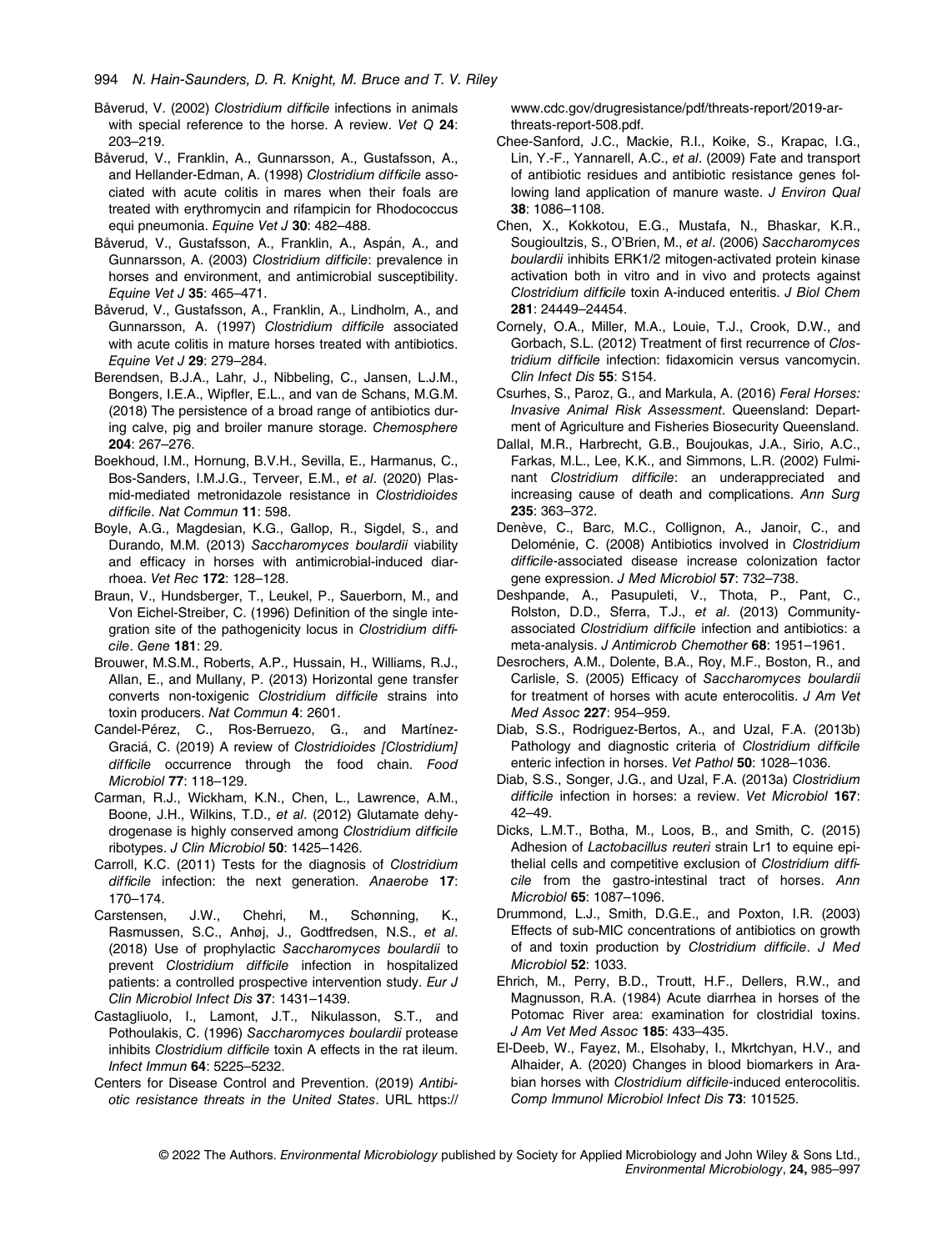- Elliott, B., Androga, G.O., Knight, D.R., and Riley, T.V. (2017) Clostridium difficile infection: evolution, phylogeny and molecular epidemiology. Infect Genet Evol 49: 1.
- Elliott, B., Dingle, K., Didelot, X., Crook, D., and Riley, T.V. (2014) The complexity and diversity of the pathogenicity locus in Clostridium difficile clade 5. Genome Biol Evol 6: 3159–3170.
- Fang, F., Polage, C., and Wilcox, M.H. (2017) Point-counterpoint: what is the optimal approach for detection of Clostridium difficile infection? J Clin Microbiol 55: 670–680.
- Fathy, M., Abdel-Moein, K.A., Osman, W.A., Erfan, M.A., Prince, A., Hafez, A.A., et al. (2021) Performance of different laboratory methods for detection of Clostridium difficile in animal samples. Adv Anim Vet Sci 9: 132–136.
- Fawley, W., Underwood, S., Freeman, J., Baines, S., Saxton, K., Stephenson, K., et al. (2007) Efficacy of hospital cleaning agents and germicides against epidemic Clostridium difficile strains. Infect Control Hosp Epidemiol 28: 920–925.
- Feary, D., and Hassel, D. (2006) Enteritis and colitis in horses. Vet Clin North Am Equine Pract 22: 437-479.
- Filippitzi, M.E., Devreese, M., Broekaert, K., Rasschaert, G., Daeseleire, E., Meirlaen, J., and Dewulf, J. (2019) Quantitative risk model to estimate the level of antimicrobial residues that can be transferred to soil via manure, due to oral treatments of pigs. Prev Vet Med 167: 90–100.
- Francis, M.B., Allen, C.A., Shrestha, R., and Sorg, J.A. (2013) Bile acid recognition by the Clostridium difficile germinant receptor, CspC, is important for establishing infection. PLoS Pathog 9: e1003356.
- Frederick, J., Giguère, S., and Sanchez, L.C. (2009) Infectious agents detected in the feces of diarrheic foals: a retrospective study of 233 cases (2003-2008). J Vet Intern Med 23: 1254–1260.
- Gerding, D.N., Johnson, S., Rupnik, M., and Aktories, K. (2014) Clostridium difficile binary toxin CDT. Gut Microbes 5: 15–27.
- Gerding, D.N., Meyer, T., Lee, C., Cohen, S.H., Murthy, U. K., Poirier, A., et al. (2015) Administration of spores of nontoxigenic Clostridium difficile strain M3 for prevention of recurrent C. difficile infection: a randomized clinical trial. JAMA 313: 1719–1727.
- Gerding, D.N., Sambol, S.P., and Johnson, S. (2018) Nontoxigenic Clostridioides (formerly Clostridium) difficile for prevention of C. difficile infection: from bench to bedside back to bench and back to bedside. Front Microbiol 9: 1700–1700.
- Hall, I.C., and O'Toole, E. (1935) Intestinal flora in new-born infants: with a description of a new pathogenetic anaerobe, Bacillus difficilis. Am J Dis Child 49: 390–402.
- Harlow, B.E., Lawrence, L.M., and Flythe, M.D. (2013) Diarrhea-associated pathogens, lactobacilli and cellulolytic bacteria in equine feces: responses to antibiotic challenge. Vet Microbiol 166: 225–232.
- Hassel, D.M., Smith, P.A., Nieto, J.E., Beldomenico, P., and Spier, S.J. (2009) Di-tri-octahedral smectite for the prevention of post-operative diarrhea in equids with surgical disease of the large intestine: results of a randomized clinical trial. Vet J 182: 210–214.
- He, M., Miyajima, F., Roberts, P., Ellison, L., Pickard, D.J., Martin, M.J., et al. (2013) Emergence and global spread of epidemic healthcare-associated Clostridium difficile. Nat Genet 45: 109–113.
- Hecht, G., Koutsouris, A., Pothoulakis, C., LaMont, J.T., and Madara, J.L. (1992) Clostridium difficile toxin B disrupts the barrier function of T84 monolayers. Gastroenterology 102: 416–423.
- Hellickson, L., and Owens, K. (2008) Cross-contamination of Clostridium difficile spores on bed linen during laundering. Am J Infect Control 36: 24-25.
- International Equine Colitis Research Group. (2020) Science-in-brief: report on the Havemeyer Foundation workshop on acute colitis of the adult horse. Equine Vet J 52: 163–164.
- Jones, R.L., Adney, W.S., and Shideler, R.K. (1987) Isolation of Clostridium difficile and detection of cytotoxin in the feces of diarrheic foals in the absence of antimicrobial treatment. J Clin Microbiol 25: 1225–1227.
- Keel, M.K., and Songer, J.G. (2006) The comparative pathology of Clostridium difficile-associated disease. Vet Pathol 43: 225–240.
- Keessen, E.C., Hopman, N.E.M., van Leengoed, L.A.M.G., van Asten, A.J.A.M., Hermanus, C., Kuijper, E.J., and Lipman, L.J.A. (2011) Evaluation of four different diagnostic tests to detect Clostridium difficile in piglets. J Clin Microbiol 49: 1816–1821.
- Keir, A.A., Stämpfli, H.R., and Crawford, J. (1999) Outbreak of acute colitis on a horse farm associated with tetracyclinecontaminated sweet feed. Can J Vet Res 40: 718–720.
- Kelly, C.R., Kahn, S., Kashyap, P., Laine, L., Rubin, D., Atreja, A., et al. (2015) Update on fecal microbiota transplantation 2015: indications, methodologies, mechanisms, and outlook. Gastroenterology 149: 223–237.
- Kim, K.-R., Owens, G., Kwon, S.-I., So, K.-H., Lee, D.-B., and Ok, Y.S. (2011) Occurrence and environmental fate of veterinary antibiotics in the terrestrial environment. Water Air Soil Pollut 214: 163–174.
- Knetsch, C.W., Connor, T., Mutreja, A., van Dorp, S.M., Sanders, I., Browne, H., et al. (2014) Whole genome sequencing reveals potential spread of Clostridium difficile between humans and farm animals in The Netherlands, 2002 to 2011. Euro Surveill 19: 30–41.
- Knetsch, C.W., Kumar, N., Forster, S., Connor, T., Browne, H., Harmanus, C., et al. (2018) Zoonotic transfer of Clostridium difficile harboring antimicrobial resistance between farm animals and humans. J Clin Microbiol 56: e01384-01317.
- Knight, D.R., Elliott, B., Chang, B.J., Perkins, T.T., and Riley, T.V. (2015b) Diversity and evolution in the genome of Clostridium difficile. Clin Microbiol Rev 28: 721.
- Knight, D.R., Kullin, B., Androga, G.O., Barbut, F., Eckert, C., Johnson, S., et al. (2019) Evolutionary and genomic insights into sequence type 11: a diverse zoonotic and antimicrobial-resistant lineage of global one health importance. mBio 10: e00446-19.
- Knight, D.R., and Riley, T.V. (2013) Prevalence of gastrointestinal Clostridium difficile carriage in Australian sheep and lambs. Appl Environ Microbiol 79: 5689.
- Knight, D.R., and Riley, T.V. (2019) Genomic delineation of zoonotic origins of Clostridium difficile. Front Public Health 7: 164.
- Knight, D.R., Squire, M., and Riley, T.V. (2015a) Nationwide surveillance study of Clostridium difficile in Australian neonatal pigs shows high prevalence and heterogeneity of PCR ribotypes. Appl Environ Microbiol 81: 119.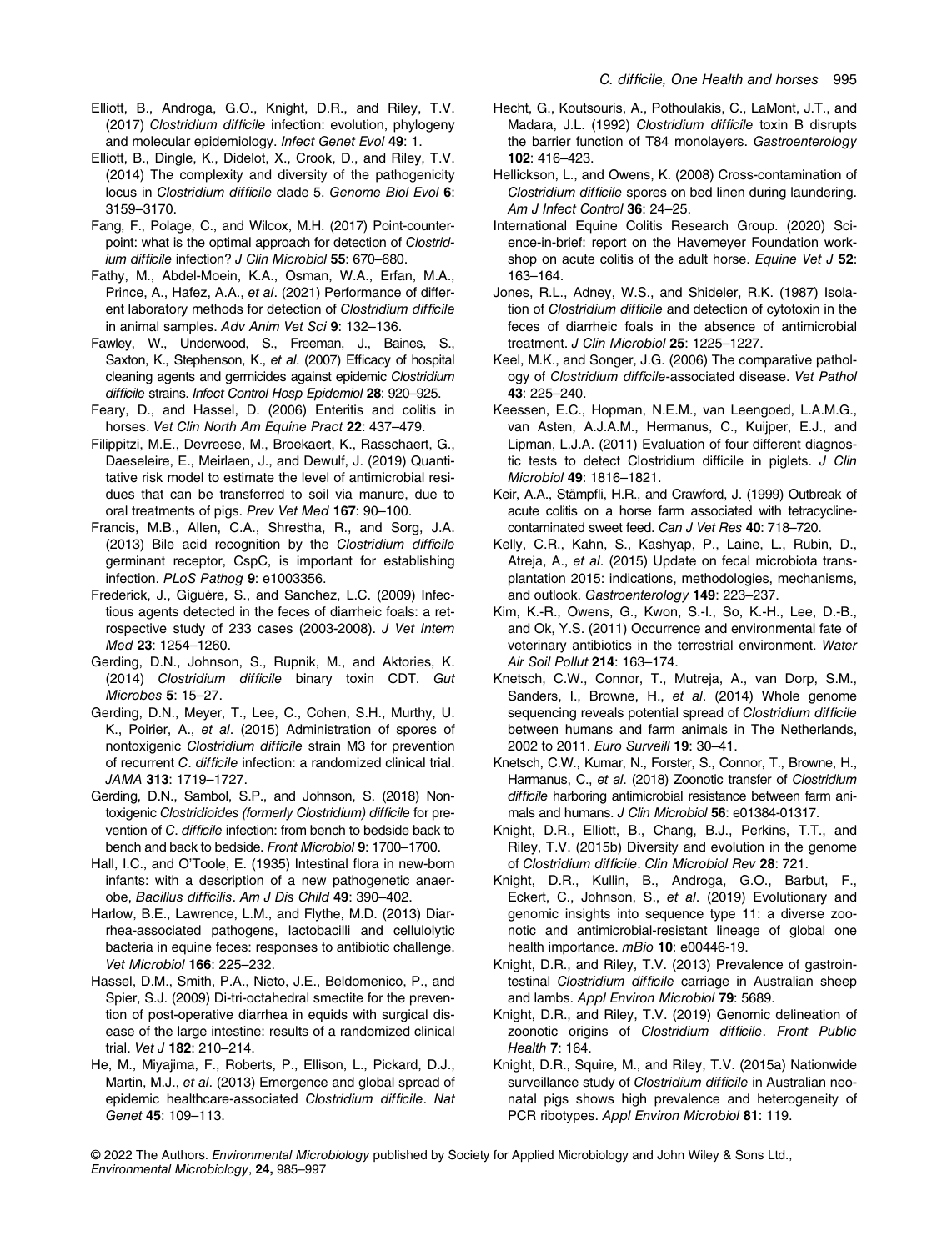- Knight, D.R., Squire, M.M., Collins, D.A., and Riley, T.V. (2017) Genome analysis of Clostridium difficile PCR Ribotype 014 lineage in Australian pigs and humans reveals a diverse genetic repertoire and signatures of long-range interspecies transmission. Front Microbiol 7: 2138.
- Knight, D.R., Squire, M.M., and Riley, T.V. (2014) Laboratory detection of Clostridium difficile in piglets in Australia. J Clin Microbiol 52: 3856–3862.
- Knight, D.R., Thean, S., Putsathit, P., Fenwick, S., and Riley, T.V. (2013) Cross-sectional study reveals high prevalence of Clostridium difficile non-PCR ribotype 078 strains in Australian veal calves at slaughter. Appl Environ Microbiol 79: 2630.
- Kochan, T.J., Foley, M.H., Shoshiev, M.S., Somers, M.J., Carlson, P.E., and Hanna, P.C. (2018) Updates to Clostridium difficile spore germination. J Bacteriol 200: e00218-00218.
- Larson, H.E., Price, A.B., Honour, P., and Borriello, S.P. (1978) Clostridium difficile and the aetiology of pseudomembranous colitis. Lancet 311: 1063-1066.
- Lawley, T.D., Clare, S., Deakin, L.J., Goulding, D., Yen, J.L., Raisen, C., et al. (2010) Use of purified Clostridium difficile spores to facilitate evaluation of health care disinfection regimens. Appl Environ Microbiol 76: 6895–6900.
- Lee, H.S., Plechot, K., Gohil, S., and Le, J. (2021) Clostridium difficile: diagnosis and the consequence of over diagnosis. Infect Dis Ther 10: 687–697. [https://doi.org/10.](https://doi.org/10.1007/s40121-021-00417-7) [1007/s40121-021-00417-7](https://doi.org/10.1007/s40121-021-00417-7).
- Lim, S.C., Androga, G.O., Knight, D.R., Moono, P., Foster, N.F., and Riley, T.V. (2018b) Antimicrobial susceptibility of Clostridium difficile isolated from food and environmental sources in Western Australia. Int J Antimicrob Agents 52: 411–415.
- Lim, S.C., Foster, N.F., Elliott, B., and Riley, T.V. (2018a) High prevalence of Clostridium difficile on retail root vegetables, Western Australia. J Appl Microbiol 124: 585–590.
- Lim, S.C., Knight, D.R., and Riley, T.V. (2020) Clostridium difficile and One Health. Clin Microbiol Infect 26: 857–863.
- Madewell, B.R., Tang, Y.J., Jang, S., Madigan, J.E., Hirsh, D.C., Gumerlock, P.H., and Silva, J., Jr. (1995) Apparent outbreaks of Clostridium difficile-associated diarrhea in horses in a veterinary medical teaching hospital. J Vet Diagn Invest 7: 343–346.
- Mallicote, M., House, A.M., and Sanchez, L.C. (2012) A review of foal diarrhoea from birth to weaning. Equine Vet Educ 24: 206–214.
- McConnico, R.S. (2015) Acute colitis in horses. Robinson's Curr Ther Equine Med 2015: 297–301.
- McDonald, L.C., Gerding, D.N., Johnson, S., Bakken, J. S., Carroll, K.C., Coffin, S.E., et al. (2018) Clinical practice guidelines for Clostridium difficile infection in adults and children: 2017 update by the Infectious Diseases Society of America (IDSA) and Society for Healthcare Epidemiology of America (SHEA). Clin Infect Dis 66: e1–e48.
- McKinney, C.A., Bedenice, D., Pacheco, A.P., Oliveira, B.C. M., Paradis, M., Mazan, M., and Widmer, G. (2021) Assessment of clinical and microbiota responses to fecal microbial transplantation in adult horses with diarrhea. PLoS One 16: e0244381.
- Medina-Torres, C.E., Weese, J.S., and Staempfli, H.R. (2010) Validation of a commercial enzyme immunoassay

for detection of Clostridium difficile toxins in feces of horses with acute diarrhea. J Vet Intern Med 24: 628-632.

- Medina-Torres, C.E., Weese, J.S., and Staempfli, H.R. (2011) Prevalence of Clostridium difficile in horses. Vet Microbiol 152: 212–215.
- Mooney, L., Fawley, W.N., Wilcox, M.H., Bendall, R., and Settle, C.D. (2008) A case–control study of communityassociated Clostridium difficile infection. J Antimicrob Chemother 62: 388–396.
- Moono, P., Foster, N.F., Hampson, D.J., Knight, D.R., Bloomfield, L.E., and Riley, T.V. (2016) Clostridium difficile infection in production animals and avian species: a review. Foodborne Path Dis 13: 647–655.
- Moono, P., Lim, S.C., and Riley, T.V. (2017) High prevalence of toxigenic Clostridium difficile in public space lawns in Western Australia. Sci Rep 7: 41196.
- Morsi, A.E.K.M., Elsohaby, I., Abdelmageed, M., Al-Marri, T., and Fayez, M. (2019) Clostridium difficile infections in adult horses and foals: prevalence and associated risk factors. Adv Anim Vet Sci 7: 169–174.
- Napolitano, L.M., and Edmiston, C.E. (2017) Clostridium difficile disease: diagnosis, pathogenesis, and treatment update. Surgery 162: 325–348.
- Natarajan, M., Walk, S.T., Young, V.B., and Aronoff, D.M. (2013) A clinical and epidemiological review of nontoxigenic Clostridium difficile. Anaerobe 22: 1–5.
- Nomura, M., Kuroda, T., Tamura, N., Muranaka, M., and Niwa, H. (2020) Mortality, clinical findings, predisposing factors and treatment of Clostridioides difficile colitis in Japanese thoroughbred racehorses. Vet Rec 187: e14–e14.
- Ofori, E., Ramai, D., Dhawan, M., Mustafa, F., Gasperino, J., and Reddy, M. (2018) Community-acquired Clostridium difficile: epidemiology, ribotype, risk factors, hospital and intensive care unit outcomes, and current and emerging therapies. J Hosp Infect 99: 436-442.
- Oliveira Júnior, C.A., Silva, R.O.S., Lage, A.P., Coura, F.M., Ramos, C.P., Alfieri, A.A., et al. (2019) Non-toxigenic strain of Clostridioides difficile Z31 reduces the occurrence of C. difficile infection (CDI) in one-day-old piglets on a commercial pig farm. Vet Microbiol 231: 1–6.
- Oliver-Espinosa, O. (2018) Foal diarrhea: established and postulated causes, prevention, diagnostics, and treatments. Vet Clin North Am Equine Pract 34: 55–68.
- Ossiprandi, M.C., Buttrini, M., Bottarelli, E., and Zerbini, L. (2010) Preliminary molecular analysis of Clostridium difficile isolates from healthy horses in northern Italy. Comp Immunol Microbiol Infect Dis 33: e25–e29.
- Peng, Z., Jin, D., Kim, H.B., Stratton, C.W., Wu, B., Tang, Y., and Sun, X. (2017) Update on antimicrobial resistance in Clostridium difficile: resistance mechanisms and antimicrobial susceptibility testing. J Clin Microbiol 55: 1998–2008.
- Pitz, A.M., Park, G.W., Lee, D., Boissy, Y.L., and Vinjé, J. (2015) Antimicrobial activity of bismuth subsalicylate on Clostridium difficile, Escherichia coli O157:H7, norovirus, and other common enteric pathogens. Gut Microbes 6: 93–100.
- Planche, T.D., Davies, K.A., Coen, P.G., Finney, J.M., Monahan, I.M., Morris, K.A., et al. (2013) Differences in outcome according to Clostridium difficile testing method: a prospective multicentre diagnostic validation study of C difficile infection. Lancet Infect Dis 13: 936–945.

<sup>© 2022</sup> The Authors. Environmental Microbiology published by Society for Applied Microbiology and John Wiley & Sons Ltd., Environmental Microbiology, 24, 985–997